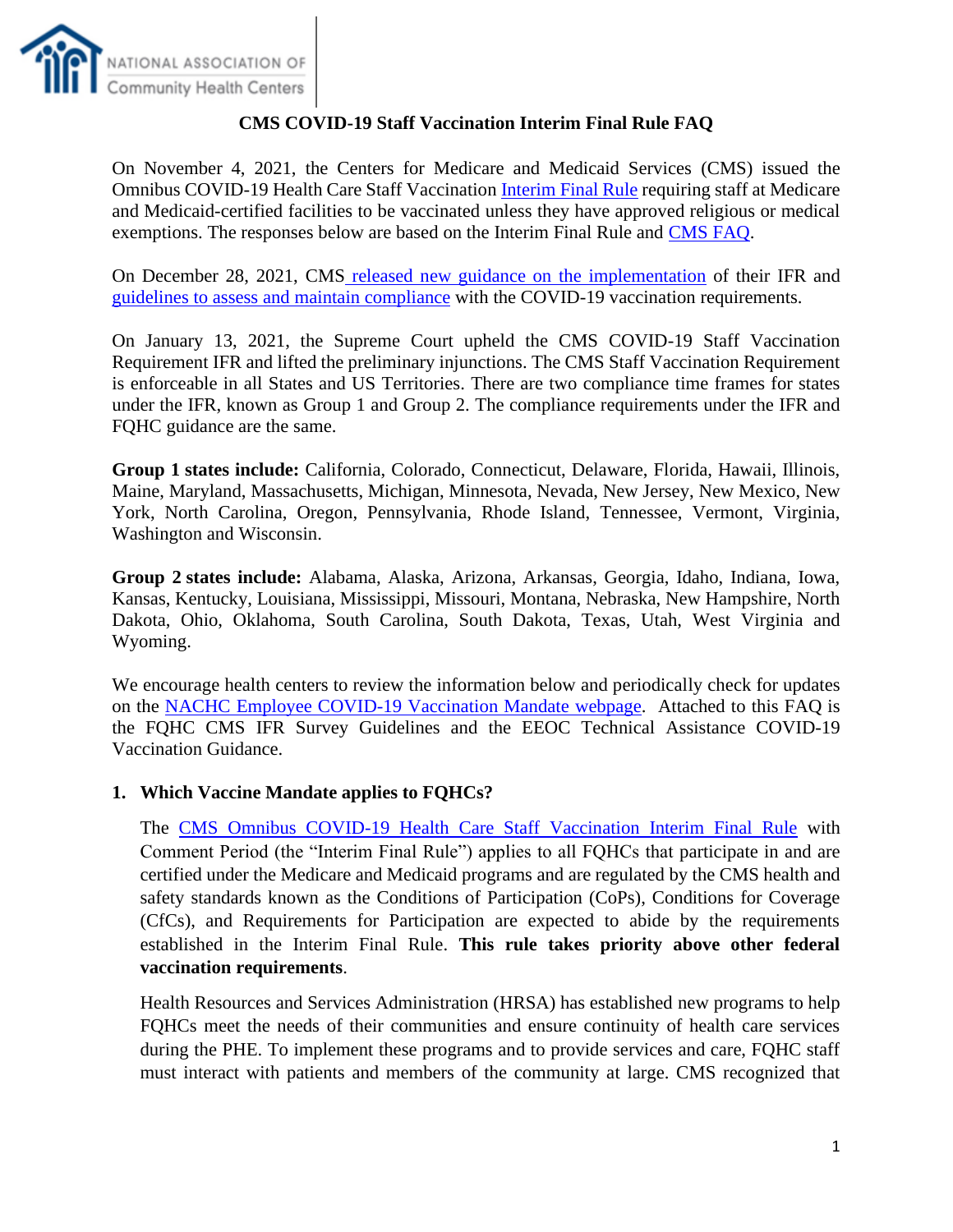

FQHCs have played an essential role in reaching the medically underserved communities that have been disproportionately affected by COVID-19.

CMS acknowledges that there may be rare occasions were a FQHC is subject to other COVID-19 vaccine requirement regulations, such as [OSHA's COVID-19 Vaccination and Testing](https://www.federalregister.gov/documents/2021/11/05/2021-23643/covid-19-vaccination-and-testing-emergency-temporary-standard)  [Emergency Temporary Standard](https://www.federalregister.gov/documents/2021/11/05/2021-23643/covid-19-vaccination-and-testing-emergency-temporary-standard) (applicable to employers with greater than 100 employees) or the Executive Order on Ensuring Adequate COVID Safety Protocols for Federal Contractors (including the Safer Federal Workforce Task Force's [COVID-19 Workplace Safety: Guidance](https://www.saferfederalworkforce.gov/downloads/Draft%20contractor%20guidance%20doc_20210922.pdf)  [for Federal Contractors and Subcontractors\)](https://www.saferfederalworkforce.gov/downloads/Draft%20contractor%20guidance%20doc_20210922.pdf).

## **2. Based on pending litigation, should health centers comply with other federal mandates like the OSHA COVID-19 Vaccination and Testing Emergency Temporary Standard?**  *(12/28/21)*

As of December 15, 2021, following decisions by the United States Court of Appeals for the Fifth, Eighth, and Eleventh Circuits and the United States District Court for the Northern District of Texas, implementation and enforcement of the CMS IFR, is preliminarily enjoined in the following twenty-five states: Alabama, Alaska, Arizona, Arkansas, Georgia, Idaho, Indiana, Iowa, Kansas, Kentucky, Louisiana, Mississippi, Missouri, Montana, Nebraska, New Hampshire, North Dakota, Ohio, Oklahoma, South Carolina, South Dakota, Texas, Utah, West Virginia, and Wyoming. Medicare- and Medicaid-certified providers and suppliers in those states **are not required** to comply with the Interim Final Rule, and surveyors will not investigate compliance with the rule in facilities located in those states, pending future developments in the litigation.

According to the CMS Interim Final Rule FAQ, if a facility is not subject to the requirements of the IFR, then the Executive Order on Ensuring Adequate COVID Safety Protocols for Federal Contractors or OSHA COVID-19 Vaccination and Testing Emergency Temporary Standard (ETS) apply. Health centers could be subject to the OSHA ETS in the enjoined 25 states.

**NACHC advises health centers to wait for the Supreme Court's decision on the federal vaccine mandates, before adopting the OSHA ETS based on pending future developments.** Considering that the Supreme Court is evaluating the CMS IFR and OSHA ETS, there is no certainty either regulation will be upheld or how the government can proceed with enforcement. NACHC encourages health centers to prioritize the CMS IFR until there is legal clarity, in light of the tremendous effort health centers have invested in complying with the CMS IFR and the different compliance requirements under the OSHA ETS.

#### **3. What does the CMS Omnibus COVID-19 Staff Vaccination Interim Final Rule require?**  *(12/28/21)*

All FQHCs achieve a 100% vaccination rate for their staff through the development of a policy to address vaccination applicable to all staff who provide any care, treatment, or other services for the FQHC and/or its patients.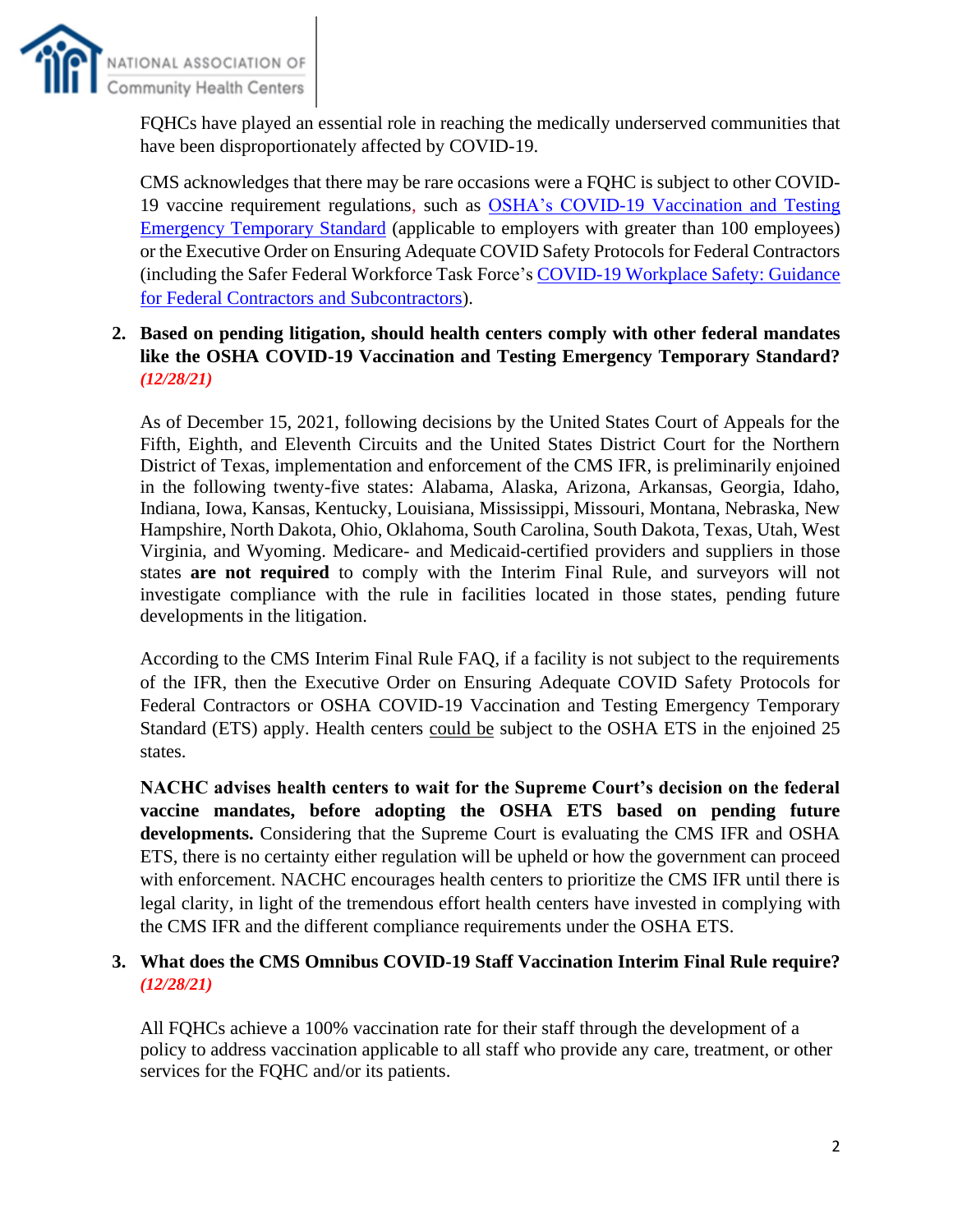

As detailed at  $42$  CFR  $\S$  491.8(d), CMS requires FQHCs to develop and implement policies and procedures to ensure their staff are vaccinated for COVID-19 and that appropriate documentation of those vaccinations are tracked and maintained. All staff includes employees; licensed practitioner; students, trainees, and volunteers; and other individuals who provide care, treatment, or other services for the provider or its patients.

CMS requires facilities to ensure that requests for religious exemptions are documented and evaluated in accordance with applicable federal law and as a part of a facility's policies and procedures.

*Please review the [FQHC guidance](https://www.cms.gov/files/document/qso-22-07-all-attachment-m-rhcfqhc.pdf) in detail for more information on the required policies and procedures.* 

Please review: [NACHC Operational Resource Guide COVID-19 Vaccine Mandate](https://www.nachc.org/wp-content/uploads/2021/11/COVID-19-Vaccine-Mandates-Toolkit_9-FINAL-11.1.21.pdf)

### **3. What are the compliance deadlines?** *(1/19/21)*

The regulation requires CMS facilities, like FQHCs, to establish a process or policy to fulfill the staff vaccination requirements over two phases.

#### **GROUP 1**

#### **Phase 1: January 27, 2022, facilities are required to:**

- Develop and implement policies and procedures ensuring all facility staff are vaccinated for COVID-19, including tracking staff vaccinations and documenting exemptions; **and**
- Have 100% of staff receive at least one dose of COVID-19 vaccine or have a pending requests for, or have been granted a qualifying exemption, or are identified as having a temporary delay as recommended by the CDC.
	- o A facility that is above 80% **and** has a plan to achieve a 100% staff vaccination rate within 60 days (by February 28, 2022) would not be subject to additional enforcement action but would be considered non-compliant under the IFR.

#### **Phase 2: February 28, 2022, facilities are required to:**

- Develop and implement policies and procedures ensuring all facility staff are vaccinated for COVID-19, including tracking staff vaccinations and documenting exemptions; **and**
- Have 100% of staff receive the necessary doses to complete the vaccine series or have been granted a qualifying exemption, or are identified as having a temporary delay as recommended by the CDC.
	- o A facility that is above 90% **and** has a plan to achieve a 100% staff vaccination rate within 30 days (March 30, 2022) would not be subject to additional enforcement action but would be considered non-compliant under the IFR.

## *By March 30, 2022, facilities failing to maintain compliance with the 100% standard may be subject to enforcement action.*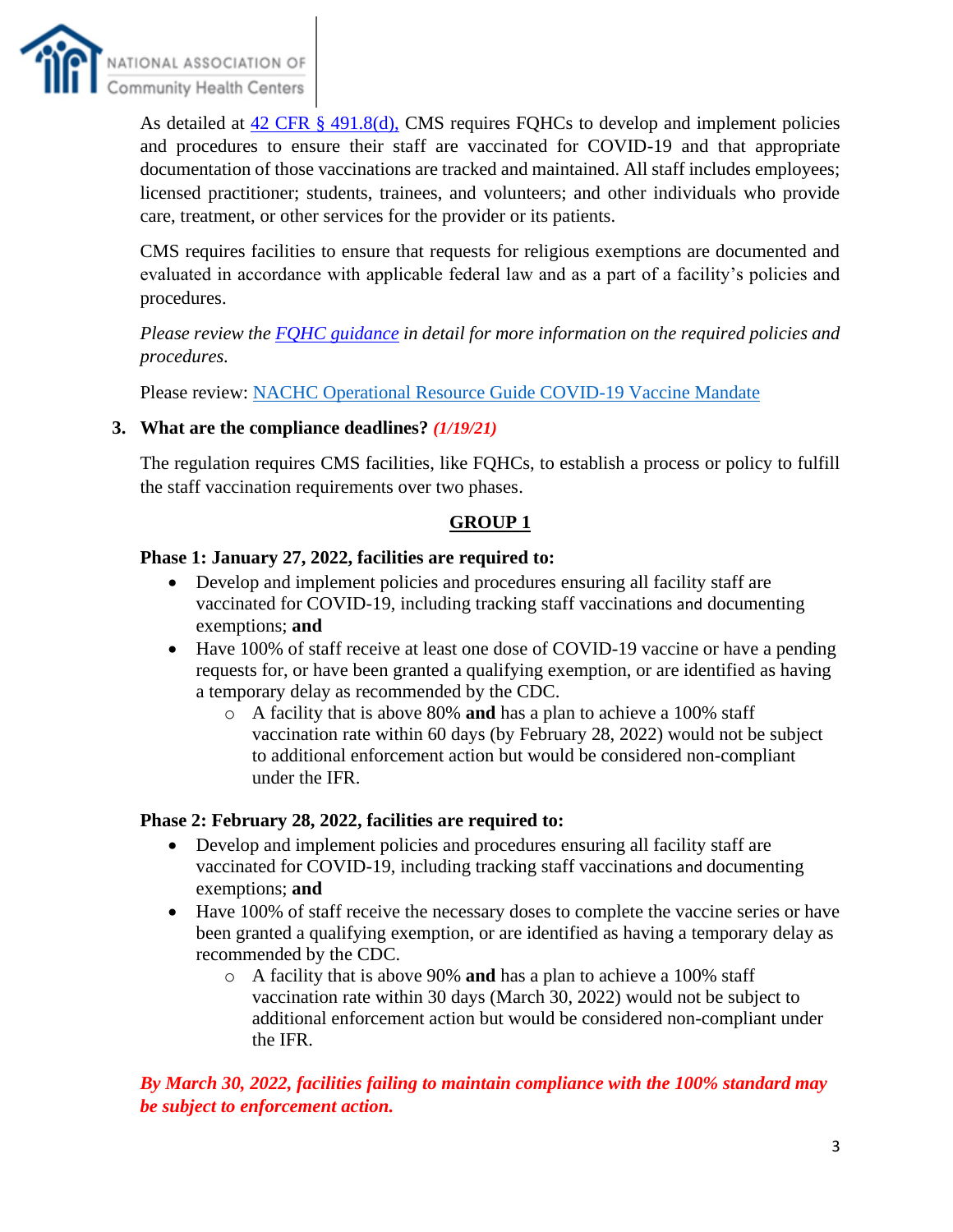

### **GROUP 2**

### **By February 14, 2022, facilities are required to:**

- Develop and implement policies and procedures ensuring all facility staff are vaccinated for COVID-19, including tracking staff vaccinations and documenting exemptions; and
- Have 100% of staff receive at least one dose of COVID-19 vaccine or have a pending requests for, or have been granted a qualifying exemption, or are identified as having a temporary delay as recommended by the CDC.
	- A facility that is above 80% and has a plan to achieve a 100% staff vaccination rate within 60 days (by March 15, 2022) would not be subject to additional enforcement action.

#### **By March 15, 2022, facilities are required to:**

- Develop and implement policies and procedures ensuring all facility staff are vaccinated for COVID-19, including tracking staff vaccinations and documenting exemptions; and
- Have 100% of staff receive the necessary doses to complete the vaccine series (one dose of a single-dose vaccine or all doses of a multiple vaccine series) or have been granted a
- qualifying exemption, or are identified as having a temporary delay as recommended by the CDC.
	- A facility that is above 90% and has a plan to achieve a 100% staff vaccination rate within 30 days (April 14, 2022) would not be subject to additional enforcement action.

## *By April 14, 2022, facilities failing to maintain compliance with the 100% standard may be subject to enforcement action.*

The completion of a primary vaccination series for COVID-19 is defined in the rule as the administration of a single-dose vaccine (such as the Janssen (Johnson & Johnson) COVID-19 Vaccine), or the administration of all required doses of a multi-dose vaccine (such as the Pfizer-BioNTech COVID-19 Vaccine or the Moderna COVID-19 Vaccine).

For the purposes of compliance with the Interim Final Rule, staff who have completed the primary series for the vaccine by the required deadlines are considered to have met the requirements, even if they have not yet completed the 14-day waiting period required for full vaccination. As of now, the Interim Final Rule does not require booster shots; however, facilities must develop a process for tracking and securely documenting when staff obtain any booster doses as recommended by the CDC.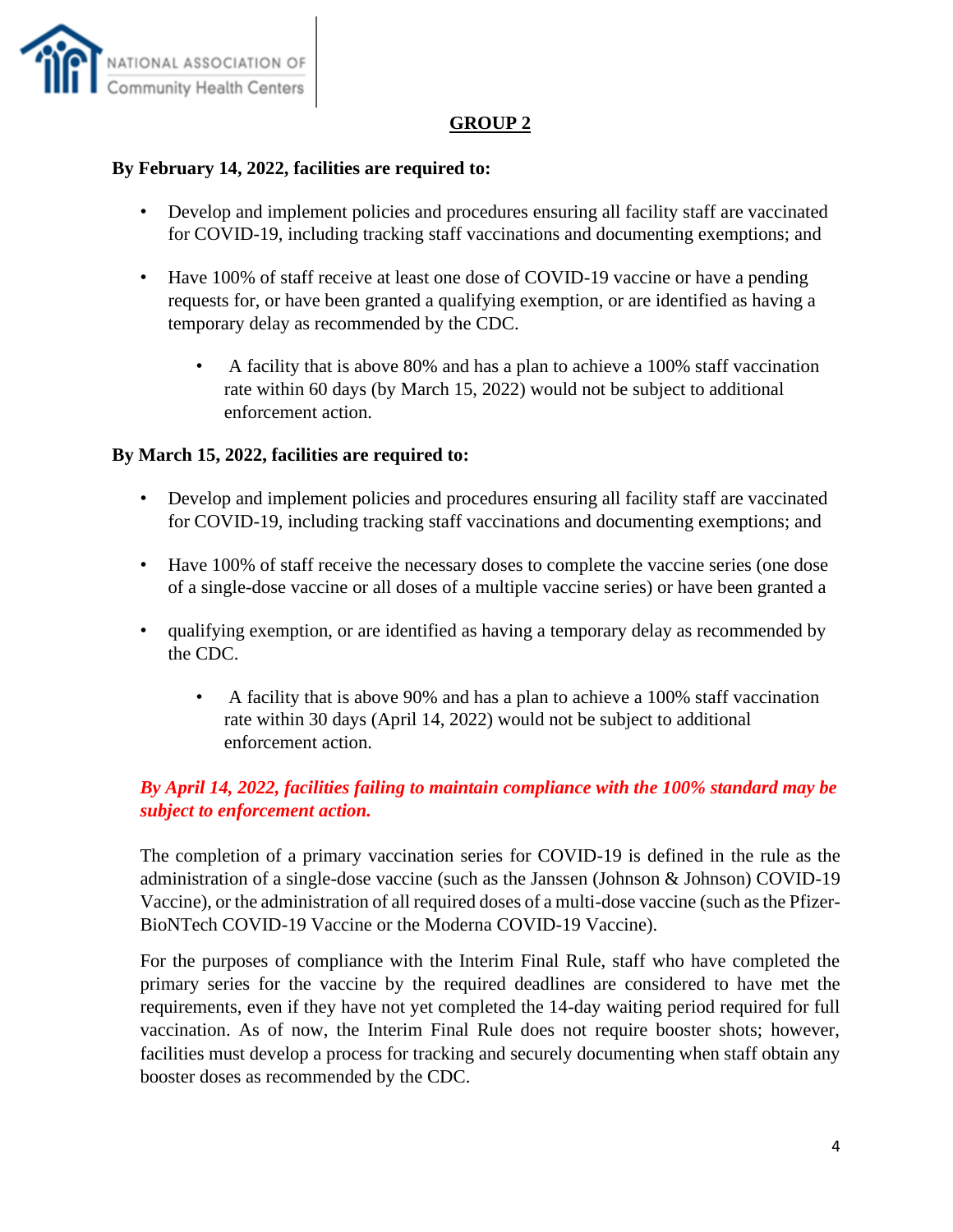

### **4. Does this regulation apply to PCAs and HCCNs?**

The CMS COVID-19 Vaccine requirement does not apply to PCAs nor HCCNs, unless the organization has contractual arrangements that require staff to visit FQHC sites.

PCAs and HCCNs may be subject to other COVID-19 vaccine requirement regulations, such as [OSHA's COVID-19 Vaccination and Testing Emergency Temporary Standard](https://www.federalregister.gov/documents/2021/11/05/2021-23643/covid-19-vaccination-and-testing-emergency-temporary-standard) (applicable to employers with greater than 100 employees) or the Executive Order on Ensuring Adequate COVID Safety Protocols for Federal Contractors (including the Safer Federal Workforce Task Force's [COVID-19 Workplace Safety: Guidance for Federal Contractors and Subcontractors\)](https://www.saferfederalworkforce.gov/downloads/Draft%20contractor%20guidance%20doc_20210922.pdf). Note that the vaccine requirements for Federal Contractors **do not apply** to federal grantees.

## **5. What type of FQHC staff are required to comply with the CMS COVID-19 vaccine requirement?**

The CMS COVID-19 vaccine requirement applies to current and new staff. The requirement is not based on the frequency of how often an individual is present in the facility or at the physical site of patient care. The policies and procedures must apply to all staff, including those providing services in home or community settings, who directly provide any care, treatment, or other services for the facility and/or its patients. This includes administrative staff, facility leadership, volunteer or other fiduciary board members, housekeeping and food services, and others. To ensure maximum patient protection, CMS extends the vaccination requirement to all staff who interact with other staff, patients, residents, or PACE program participants in any location beyond the formal clinical settings.

Under the Interim Final Rule "staff" includes:

- facility employees
- licensed practitioners
- students
- trainees
- volunteers\*
- board members
- individuals who provide care, treatment, or other services for the facility and/or its patients, under contract or other arrangement

When determining whether to require COVID-19 vaccination of individuals under contractual arrangements, facilities should consider frequency of presence, services provided, and proximity to patients and staff. In the preamble to the Interim Final Rule, CMS uses the example of a contractor who uses shared facilities (restrooms, cafeteria, break rooms) during their breaks and who visits the facility on a regular basis (versus a single, emergency visit to the facility) with CMS stating that such an individual would be subject to the requirements of the CMS Interim Final Rule.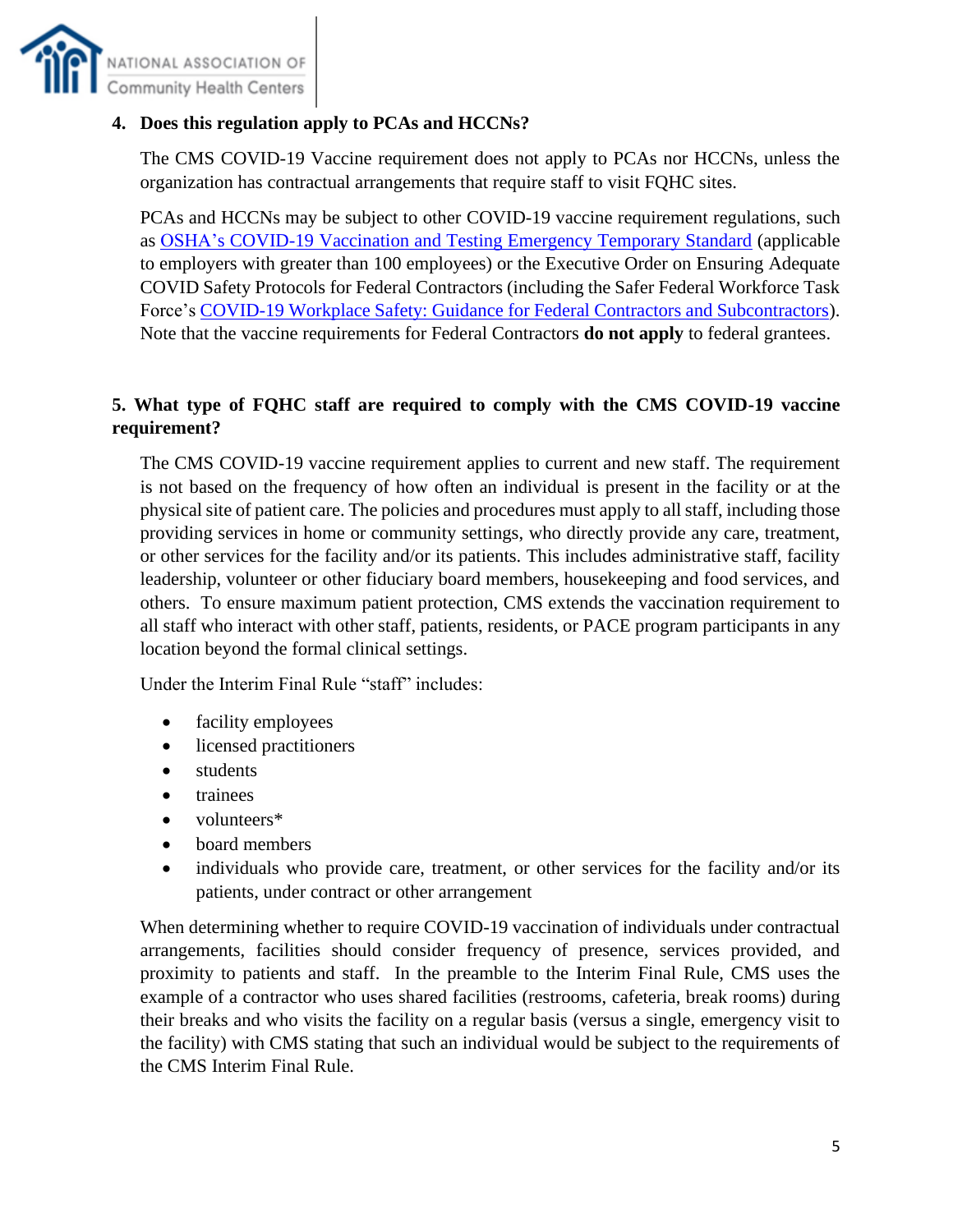

The COVID-19 vaccination requirement does not apply to 100% fully remote staff that do not have contact with patients and other staff.

*\* The regulation does not define volunteer. Providers and suppliers are not required to ensure the vaccination of individuals who infrequently provide ad hoc non-health care services (such as annual elevator inspection), or services that are performed exclusively off-site, not at or adjacent to any site of patient care (such as accounting services), but they may choose to extend COVID-19 vaccination requirements to them if feasible.*

## **6. What are facilities required to track and document under the Interim Final Rule?** *(12/28/21)*

Health centers must track and securely document:

- Each staff member's vaccination status (this should include the specific vaccine received, and the dates of each dose received, or the date of the next scheduled dose for a multi-dose vaccine);
- Any staff member who has obtained any booster doses (this should include the specific vaccine booster received and the date of the administration of the booster);
- Staff who have been granted an exemption from vaccination (this should include the type of exemption and supporting documentation); requirements by the RHC/FQHC; **and**
- Staff for whom COVID-19 vaccination must be temporarily delayed and should track when the identified staff can safely resume their vaccination.

### **7. Are facilities required to collect documentation for contractors and board members?**

CMS requires all facilities to track and securely document the vaccination status of each staff member (or information related to staff exemptions). This extends beyond the full-time health center staff to all individuals that fall under the Interim Final Rule's definition of "staff." (please see question 5 above).

Under this Interim Final Rule, CMS defines staff to include individuals who provide services directly, on a regular basis, under contract or arrangement. This including hospice and dialysis staff, physical therapists, occupational therapists, mental health professionals, social workers, and portable x-ray suppliers. The requirement is not limited to staff who perform their duties within a formal clinical setting and includes staff who routinely care for patients and clients outside of the facility.

## **7. We just started a capital project, does the vaccination requirement include construction workers at a health center site?**

Any individual that performs their duties at any site of care, or has the potential to have contact with anyone at the site of care, **including staff or patients**, must be fully vaccinated or be granted an exemption. When determining whether to require COVID-19 vaccination of an individual who does not fall into the definition of staff established by this Interim Final Rule,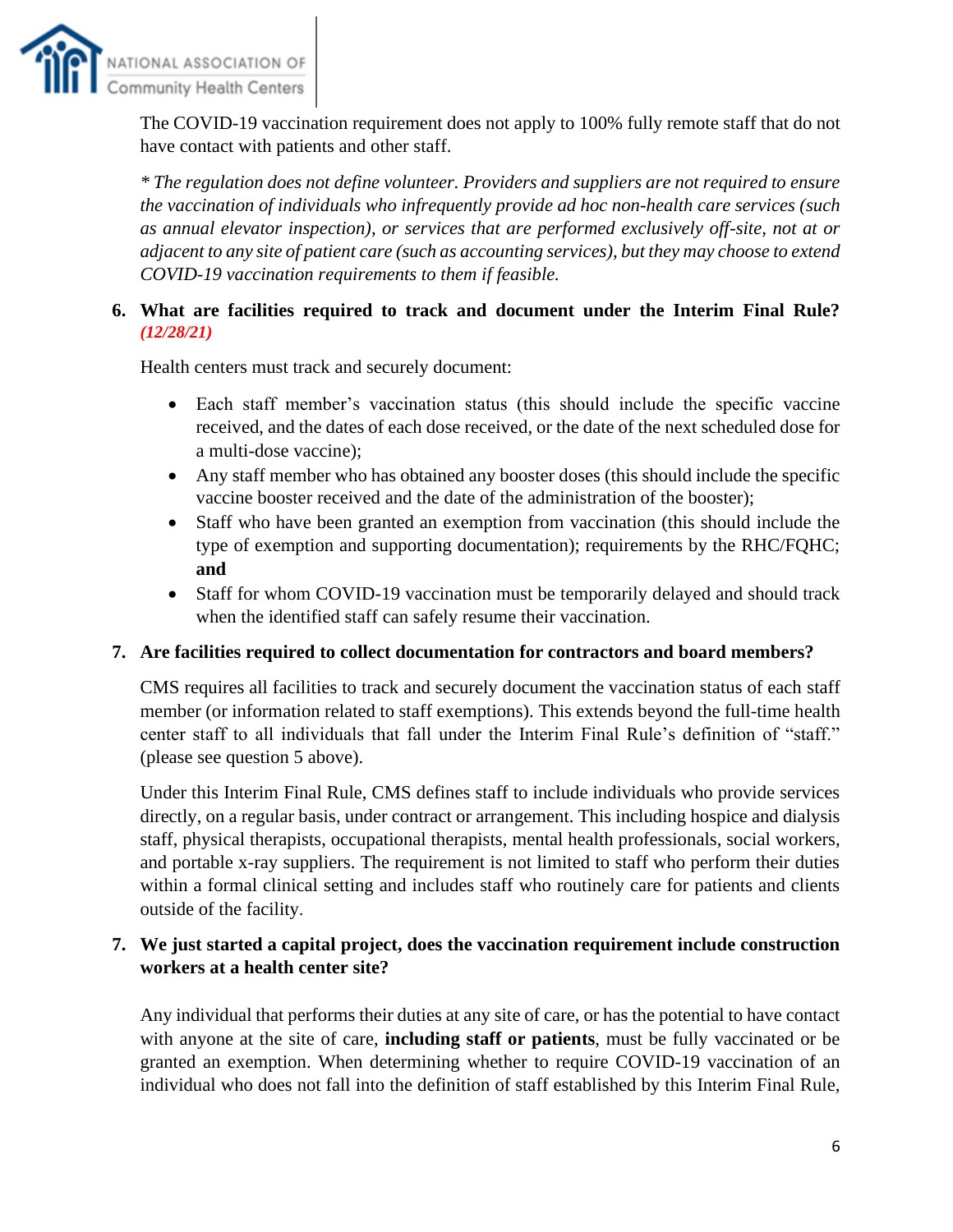

## facilities **should consider frequency of presence, services provided, and proximity to patients and staff**.

When the vaccination requirement applies to construction workers or contractors:

- Individuals that use shared facilities (restrooms, cafeteria, break rooms) during breaks
- Individuals that use the same common areas used by staff, patients, and visitors.

When the vaccination requirement does not apply to construction workers or contractors:

- Individuals that provide infrequent services and tasks performed in or for a health care facility are conducted by "one off" vendors, volunteers, and professionals
- Individuals who infrequently provide ad hoc non-health care services (such as annual elevator inspection), or services that are performed exclusively off-site, not at or adjacent to any site of patient care, such as accounting services
- Individuals who may infrequently enter a facility or site of care for specific **limited purposes** and for a **limited amount of time**, but do not provide services by contract or under arrangement, may include delivery and repair personnel
- Individuals wears proper PPE and practices social distancing or works in isolation

CMS strongly encourage facilities, when the opportunity exists and resources allow, to facilitate the vaccination of all individuals who provide services infrequently and are not otherwise subject to the requirements of the Interim Final Rule.

#### **8. What if some of my staff are not fully vaccinated by the 90 day deadline?** *(12/28/21)*

For staff that are not fully vaccinated, the health center must develop contingency plans for staff who have not completed the primary vaccination series for COVID-19 and **will not** provide care, treatment, or other services for the provider or its patients until such time as such staff have completed the primary vaccination series for COVID-19. Health centers are required to have a plan to achieve 100% staff vaccination rates if they are not in compliance after phase one and phase two deadlines.

Contingency plans should include actions that the health center would take when staff have indicated that they will not get vaccinated and do not qualify for an exemption, but contingency plans should also address staff who are not fully vaccinated due to an exemption or temporary delay in vaccination, such as through the additional precautions.

**Facilities should prioritize contingency plans for those staff that have obtained no doses of any vaccine over staff that have received a single dose of a multi-dose vaccine.** For example, contingency plans could include a deadline for staff to have obtained their first dose of a multiple-dose vaccine. The plans should also indicate the actions the FQHC will take if the deadline is not met, such as actively seeking replacement staff through advertising or obtaining temporary vaccinated staff until permanent vaccinated replacements can be found.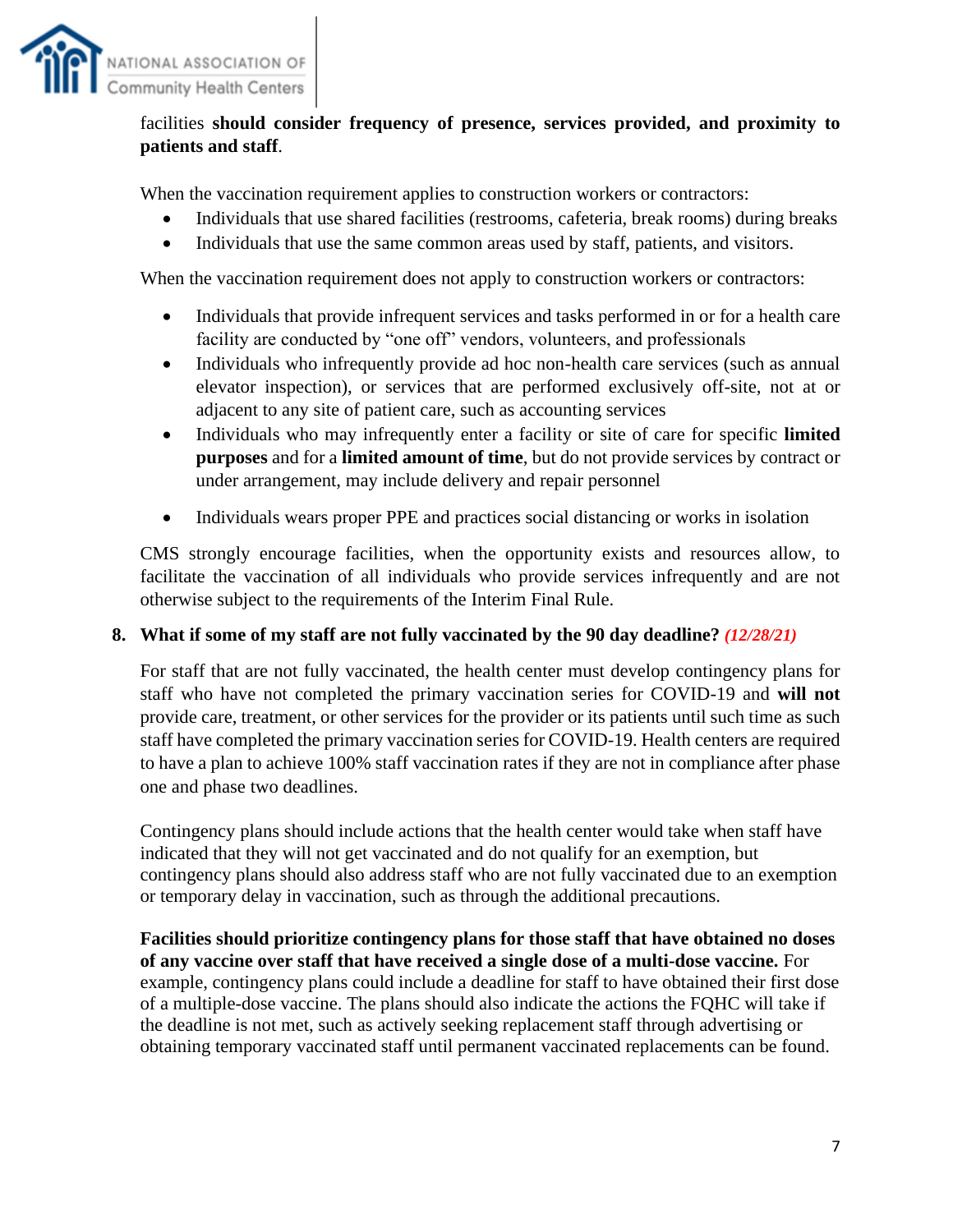

It is to the health center's discretion on the details of the contingency plan and how they will handle unvaccinated staff. Facilities may already have contingency plans that meet the requirements of this Interim Final Rule in their existing Emergency Preparedness policies and procedures.

## **9. Can staff members attest that they have been vaccinated?**

No, all staff COVID-19 vaccinations must be appropriately documented by the facility.

Examples of acceptable forms of proof of vaccination include:

- CDC COVID-19 vaccination record card (or a legible photo of the card),
- Documentation of vaccination from a health care provider or electronic health record, or
- State immunization information system record

All medical records, including vaccine documentation, must be kept confidential and stored separately from an employer's personnel files, pursuant to Americans with Disabilities Act (ADA) and the Rehabilitation Act. Examples of appropriate places for storing vaccine documentation include a facilities immunization record, health information files, or other relevant documents. Facilities have the flexibility to use the appropriate [tracking tools of their](https://www.cdc.gov/nhsn/hps/weekly-covid-vac/index.html)  [choice.](https://www.cdc.gov/nhsn/hps/weekly-covid-vac/index.html)

### **10. Are exemptions allowed? (12/28/21)**

Yes, the Interim Final Rule **requires** facilities to allow exemptions for staff with recognized medical conditions for which vaccines are contraindicated (a medical exemption under the ADA) or for staff who are not vaccinated due to their strongly held religious beliefs, observances, or practices (a religious exemption under Title VII of the Civil Rights Act of 1964 (Title VII)). Employers following CDC guidelines and the new requirements in the Interim Final Rule are required to provide appropriate accommodations, to the extent required by Federal law, for staff who request and receive exemption from vaccination because of a disability, medical condition, or sincerely held religious belief, practice, or observance.

Facilities should establish exemptions as a part of their policies and procedures and in alignment with Federal law. Providers and suppliers must have a process for collecting and evaluating such requests, including tracking and securing documentation of information provided by those staff who have requested exemptions, the facility's decision on the requests, and any accommodations that are provided.

In granting an accommodation, employers must ensure that they minimize the risk of transmission of COVID-19 to at-risk individuals, in keeping with their obligation to protect the health and safety of patients. Employers must also follow Federal laws protecting staff from retaliation for requesting an exemption on account of religious belief or disability status. Please review [the EEOC's FAQ on Religious Objections and Medical Exemptions to COVID-](https://www.eeoc.gov/wysk/what-you-should-know-about-covid-19-and-ada-rehabilitation-act-and-other-eeo-laws)[19 Vaccine Mandates.](https://www.eeoc.gov/wysk/what-you-should-know-about-covid-19-and-ada-rehabilitation-act-and-other-eeo-laws) (see attachment on page 16)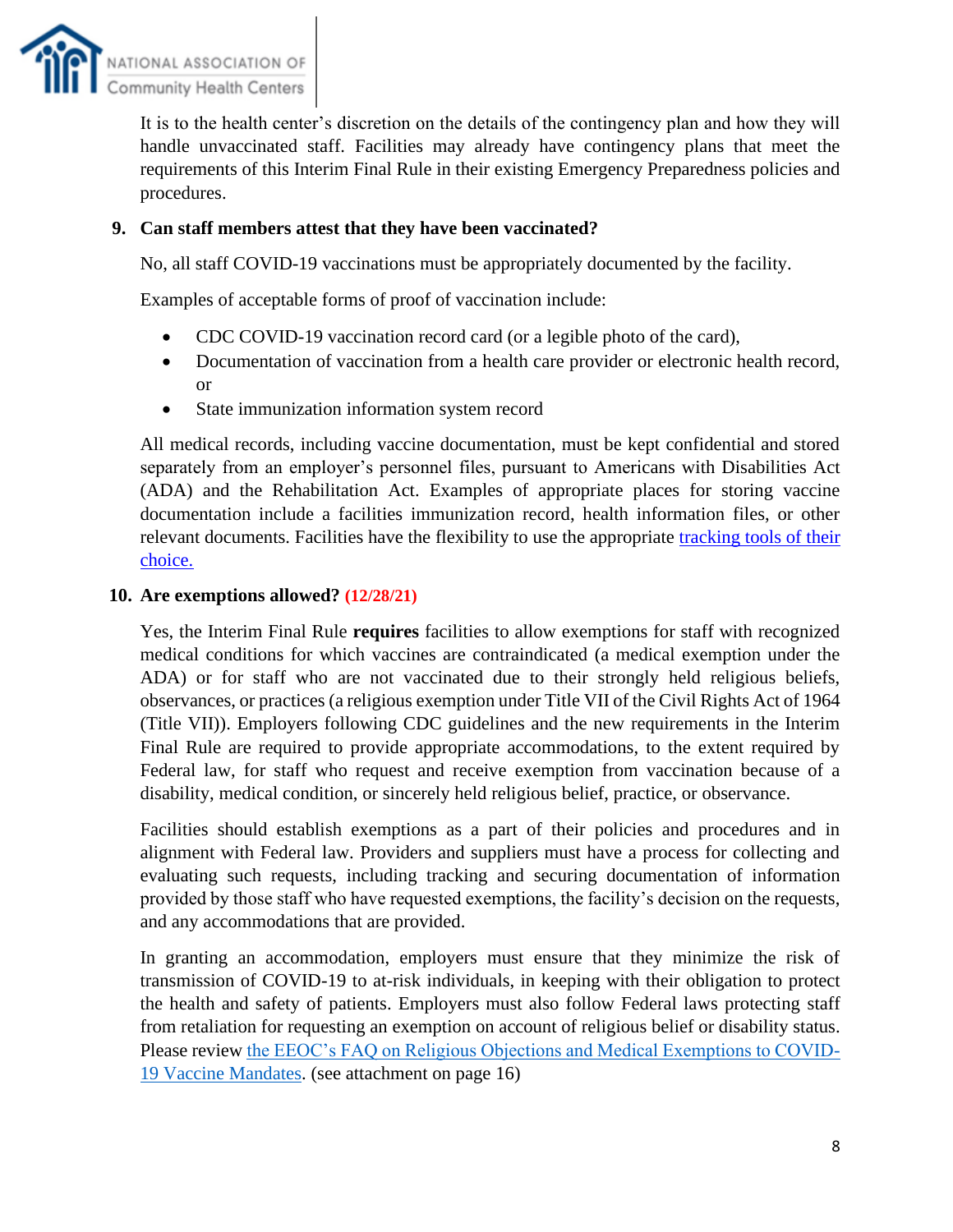

CMS believes that exemptions could be appropriate in certain limited circumstances, but no exemption should be provided to any staff for whom it is not legally required (under the ADA or Title VII of the Civil Rights Act of 1964) or who requests an exemption solely to evade vaccination. **Staff who are unable to furnish proper exemption documentation must be vaccinated or the facility must follow the actions for unvaccinated staff.**

Staff who have previously contracted COVID-19 **are not** exempt from these vaccination requirements. The regulation permits a "temporary delay" in vaccination, for individuals who recently received monoclonal antibodies, convalescent plasma, or other recommendations due to clinical precautions.

*Note: Surveyors will not evaluate the details of the request for a religious exemption, nor the rationale for the RHC/FQHC's acceptance or denial of the request. Rather, surveyors will review to ensure the RHC/FQHC has an effective process for staff to request a religious exemption for a sincerely held religious belief.* 

Resource: Sample Request for Religious Exemption Form

#### **11. What type of policies can I implement for staff who are not yet fully vaccinated or have been granted an exemption?** *(12/28/21)*

Actions or job modifications a facility can implement to meet this interim requirement include, but are not limited to:

- Reassigning staff who have not completed their primary vaccination series to nonpatient care areas, to duties that can be performed remotely (i.e., telework), or to duties which limit exposure to those most at risk (e.g., assign to patients who are not immunocompromised, unvaccinated);
- Requiring staff who have not completed their primary vaccination series to follow additional, CDC-recommended precautions, such as adhering to universal source control and physical distancing measures in areas that are restricted from patient access (e.g., staff meeting rooms, kitchen), even if the facility or service site is located in a county with low to moderate community transmission.
- Requiring at least weekly testing for exempted staff, and staff who have not completed their primary vaccination series, until the regulatory requirement is met, regardless of whether the facility or service site is located in a county with low to moderate community transmission, in addition to following CDC recommendations for testing unvaccinated in facilities located in counties with substantial to high community transmission.
- Requiring staff who have not completed their primary vaccination series to use a NIOSH- approved N95 or equivalent or higher-level respirator for source control, regardless of whether they are providing direct care to or otherwise interacting with patients.

### **12. How will this new requirement be enforced on FQHCs? (1/19/22)**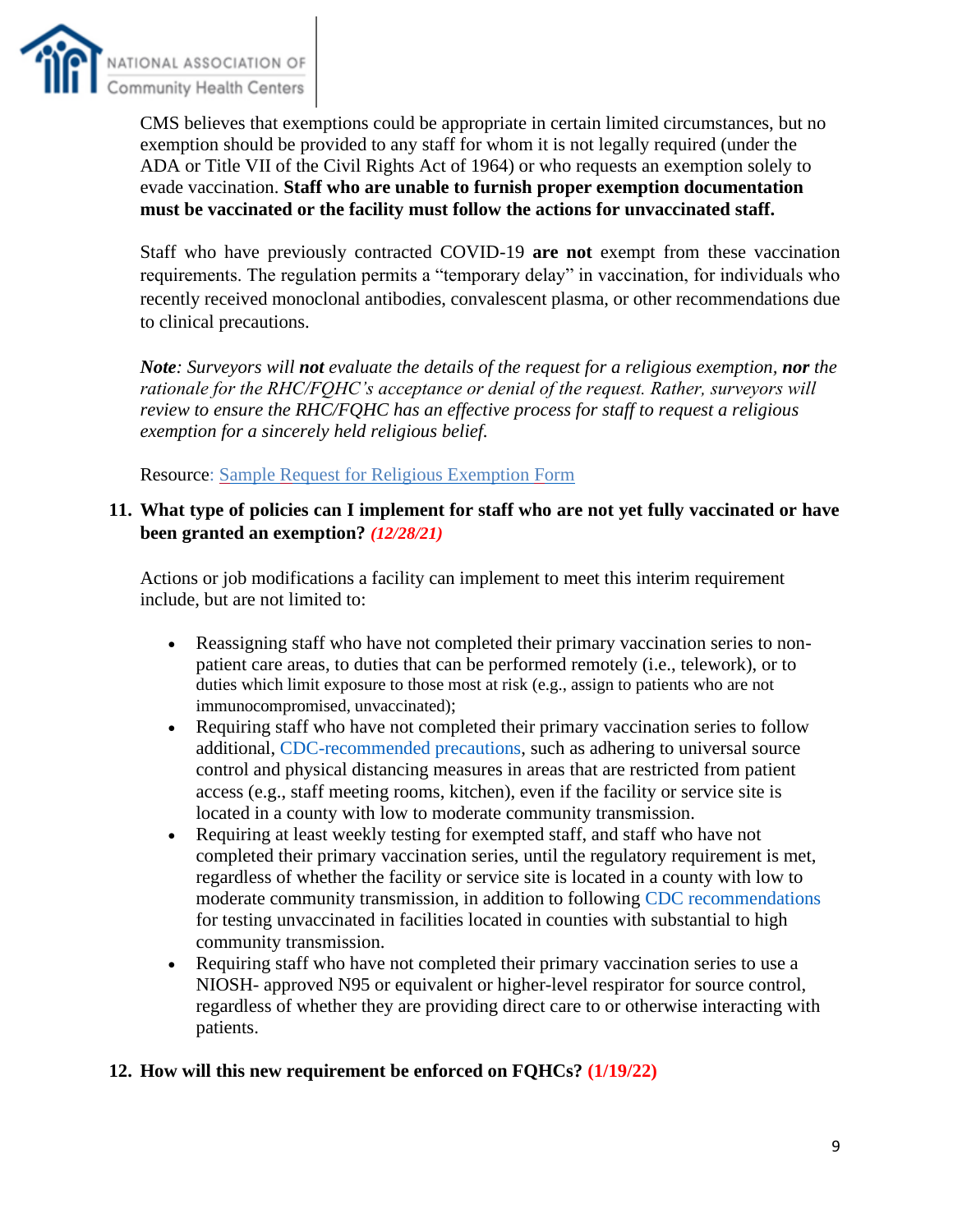

Under the [FQHC guidelines,](https://www.cms.gov/files/document/qso-22-07-all-attachment-m-rhcfqhc.pdf) CMS will begin surveying for compliance after January 27, 2022 (Group 1) or February 14, 2022 (Group 2). Compliance will be assessed through observation, interview, and record review as part of the survey process. Surveyors will be guided to focus on the vaccination status and FQHC policies to address vaccination for staff that regularly work in the FQHC.

CMS will follow current enforcement procedures based on the level of deficiency cited during the survey. For instances of non-compliance identified through the survey process, the level of deficiency will be determined based on the following criteria: From 30-60 days following issuance of the guidance, the expected minimum threshold for use in these determinations will be 80%. From 60-90 days following issuance of the guidance, the expected minimum threshold will be 90%. From 90 days on, the expected minimum threshold will be 100%.

Accrediting organizations will be required to update their survey processes to assess facilities they accredit for compliance with applicable vaccination regulations. FQHCs should monitor survey policy changes for other related accrediting organizations.

## **Please review CMS IFR Survey Guidance for FQHCs starting on page 12 of this document for more detailed information.**

## **12. Will HRSA enforce the CMS COVID-19 Staff Vaccination Requirement?**

CMS will enforce the requirements under the Interim Final Rule. This regulation is outside of HRSA's jurisdiction and is not currently a requirement under the Health Center Program Compliance Manual. As of now, HRSA will not include requirements under this Interim Final Rule into operational site visits (OSV).

As mentioned above, accrediting organizations will be required to update their survey processes to assess facilities they accredit for compliance with vaccination regulations. FQHCs should monitor survey policy changes for other related accrediting organizations.

## **13. How does the CMS COVID-19 Staff Vaccination Requirement interact with OSHA ETS for Health Care Staff Requirements? (12/29/21)**

[On December 27, 2021,](https://www.osha.gov/coronavirus/ets) OSHA announced the withdrawal of the COVID-19 Healthcare ETS. Under the OSH Act, the Agency was required to issue a final rule as a permanent standard within 6 months of the ETS promulgation. OSHA intends to continue to work expeditiously to issue a final standard that will protect healthcare workers from COVID-19 hazards and strongly encourages all healthcare employers to continue to implement the ETS requirements to protect employees from COVID-19 hazards. As OSHA works towards a permanent regulatory solution, OSHA will vigorously enforce the general duty clause and its general standards, including the Personal Protective Equipment (PPE) and Respiratory Protection Standards, to help protect healthcare employees from the hazard of COVID-19.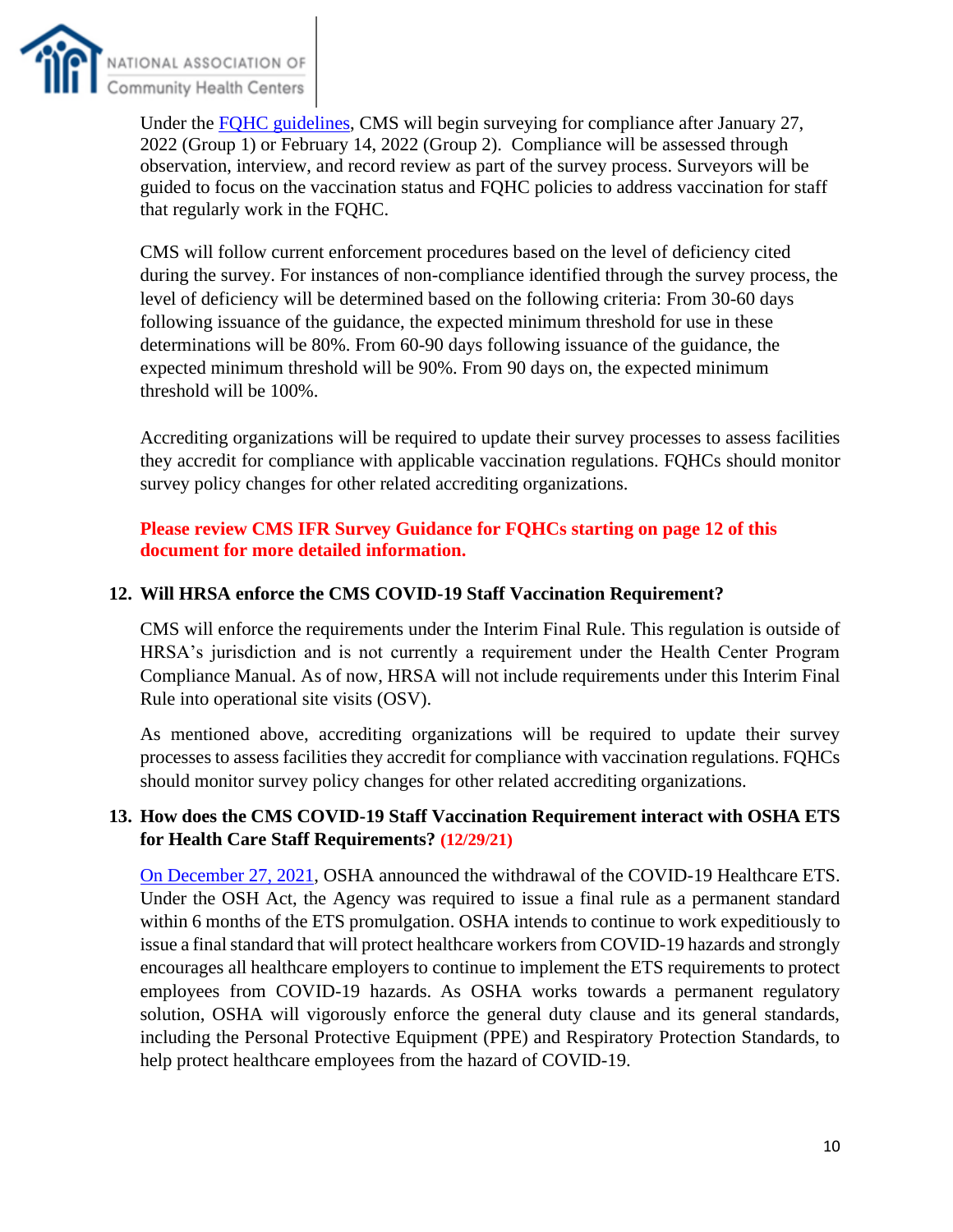

CMS believes this Interim Final Rule is complementary to the [OSHA COVID-19 Healthcare](https://www.osha.gov/coronavirus/ets)  [ETS,](https://www.osha.gov/coronavirus/ets) which generally applies to all workplace settings where any staff provides health care services or health care support services. Because the OSHA COVID-19 Healthcare ETS targets settings where care is provided for individuals with known or suspected COVID-19, FQHCs are subject to the OSHA COVID-19 Healthcare ETS requirements, unless an exception applies.

The OSHA COVID-19 Healthcare ETS, incorporated into OSHA's regulations at [29 CFR](https://www.ecfr.gov/current/title-29/subtitle-B/chapter-XVII/part-1910/subpart-U/section-1910.502)  [1910.502,](https://www.ecfr.gov/current/title-29/subtitle-B/chapter-XVII/part-1910/subpart-U/section-1910.502) requires covered health care employers to develop and implement a COVID-19 plan to identify and control COVID-19 hazards in the workplace and implement requirements to reduce transmission of COVID-19 in their workplaces related to the following: patient screening and management, standard and transmission-based precautions, personal protective equipment (facemasks, respirators), controls for aerosol-generating procedures, physical distancing of at least six feet when feasible, physical barriers, cleaning and disinfection, ventilation, health screening and medical management, training, anti-retaliation, recordkeeping, and reporting. The OSHA ETS encourages vaccination by requiring employers to provide reasonable time and paid leave for staff vaccinations and any side effects.

A COVID-19 vaccination requirement reduces the likelihood of medical removal of health care staff from the workplace, as required by the OSHA COVID-19 Healthcare ETS. This is yet another way in which the CMS Interim Final Rule protects the individuals who receive services from the providers and suppliers to whom the rule applies by minimizing unpredictable disruptions to operations and care.

Resource: [OSHA ETS for Healthcare Workers FAQ,](https://www.osha.gov/coronavirus/ets/faqs) [NACHC OSHA ETS FAQ](https://cdn1.digitellcdn.com/uploads/nachc/articles/2c3375e30365a239655969874bee315e.pdf)

## **14. How does the CMS COVID-19 staff vaccination requirement interact with State and Local laws?**

This rule would preempt some State laws that prohibit employers from requiring their staff to be vaccinated for COVID-19. CMS finds that State and local laws that forbid employers in the State or locality from imposing vaccine requirements on staff directly conflict with the exercise of CMS' statutory health and safety authority to require vaccinations for staff of the providers and suppliers subject to the Interim Final Rule.

To the extent that State-run facilities that receive Medicare and Medicaid funding are prohibited by State or local law from imposing vaccine mandates on their staff, there is direct conflict between the provisions of this Interim Final Rule (requiring such mandates) and the State or local law (forbidding them). As is relevant here, **this regulation preempts the applicability of any State or local law providing for exemptions to the extent such law provides broader grounds for exemptions than provided for by Federal law and are inconsistent with this regulatio**n. In these cases, consistent with the Supremacy Clause of the Constitution, CMS intends that the Final Interim Rule preempts State and local laws to the extent the State and local laws conflict with the Final Interim Rule/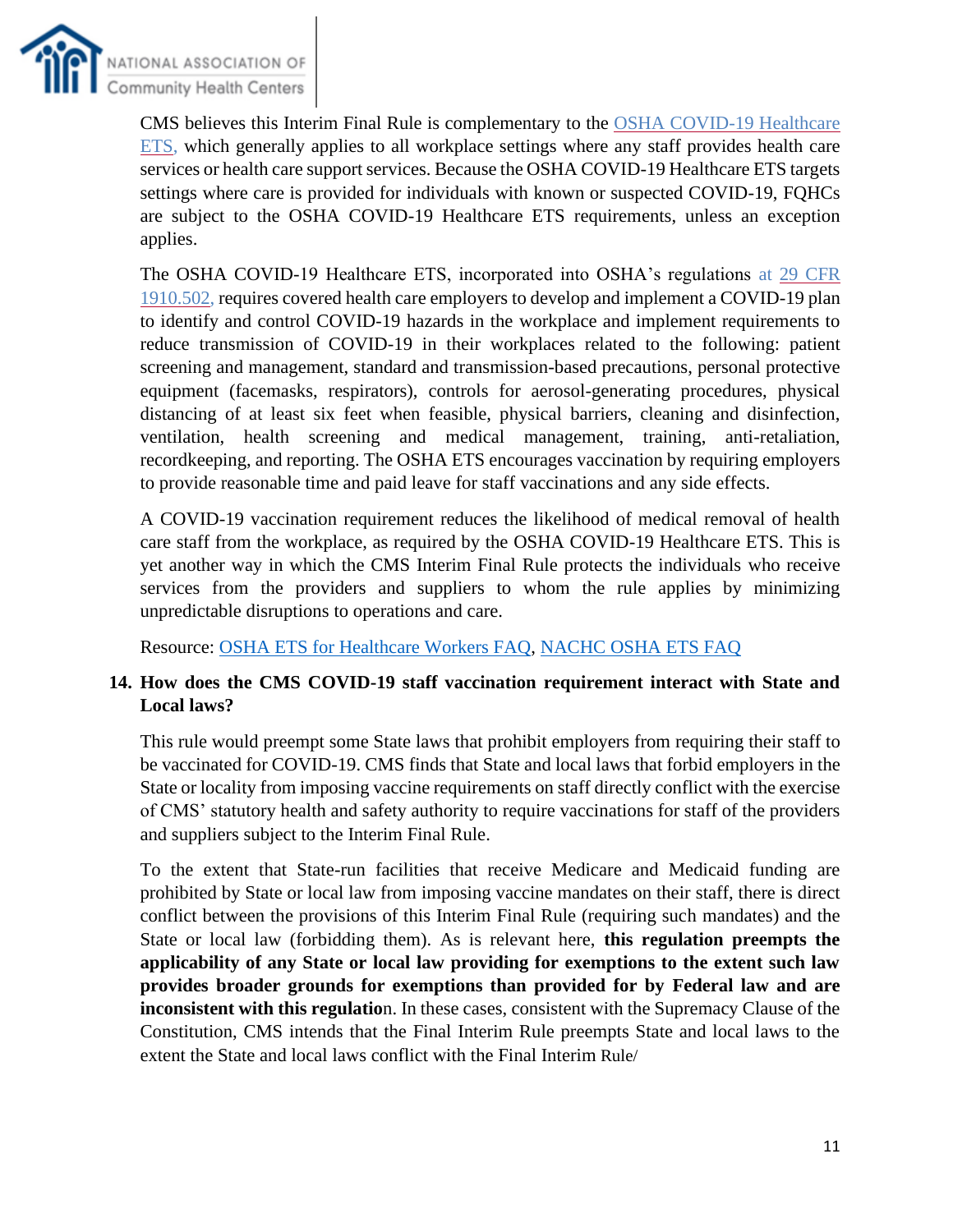

## (**Updated 1/19/22)**

For questions, please contac[t regulatoryaffairs@nachc.org](mailto:regulatoryaffairs@nachc.org)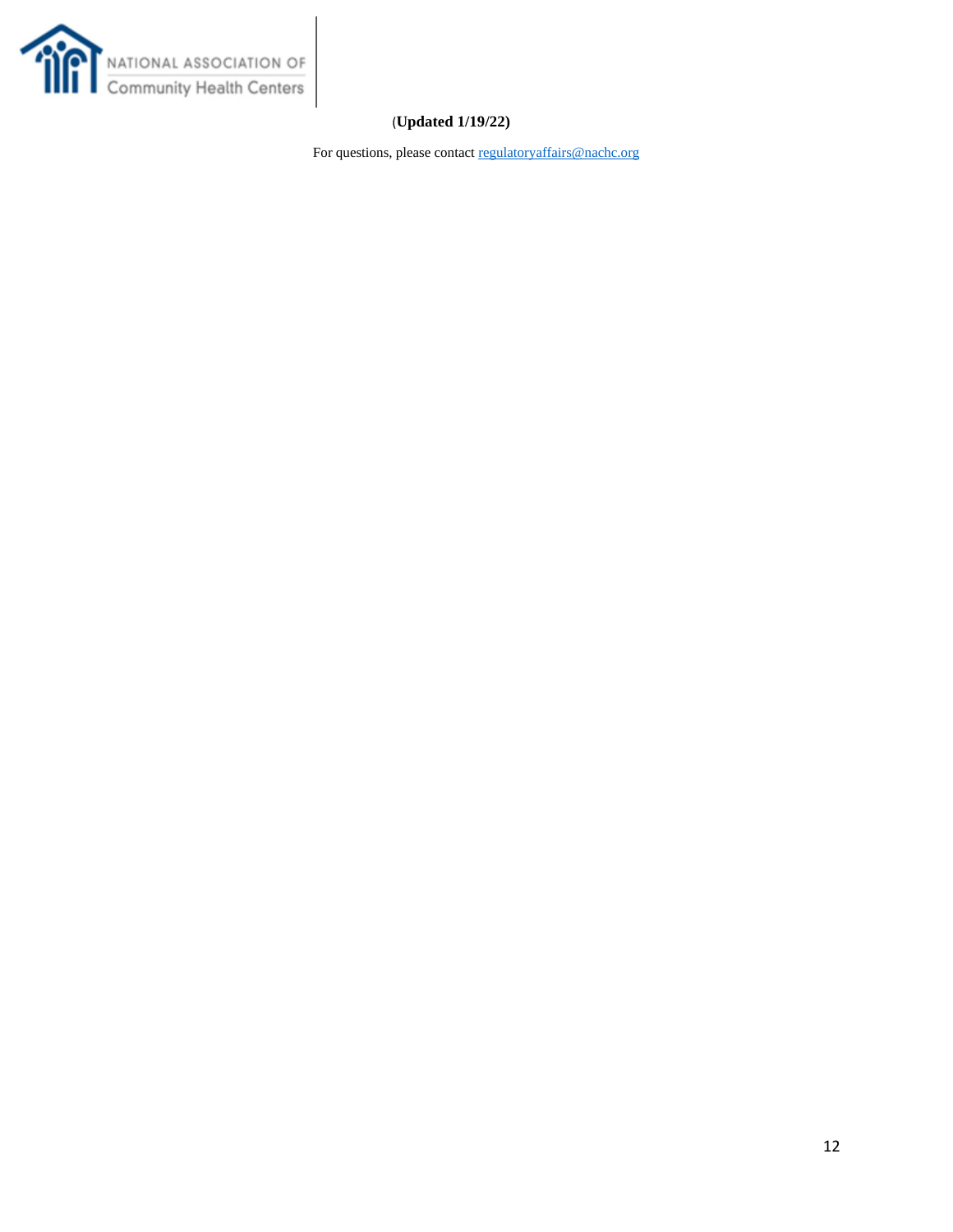

## **FQHC CMS Omnibus COVID-19 Health Care Staff Vaccination IFR Survey Process**

Below are excerpts from the [CMS FQHC Supplemental Guidance](https://www.cms.gov/files/document/qso-22-07-all-attachment-m-rhcfqhc.pdf) for the Interim Final Rule – Medicare and Medicaid Programs; Omnibus COVID-19 Health Care Staff Vaccination. Health centers should review the entire document, which is periodically updated by the EEOC.

## **Survey Process**

Compliance will be assessed through observation, interview, and record review as part of the survey process.

1. Entrance Conference

- Surveyors will ask RHCs/FQHCs to provide vaccination policies and procedures.
	- At a minimum, the policy and procedures must provide:
	- A process for ensuring all required staff have received, at a minimum, the
	- first dose of a multi-dose COVID-19 vaccine, or a one-dose COVID-19 vaccine, before staff provide any care, treatment, or other services for the RHC/FQHC and/or its patients;
	- A process for ensuring that all required staff are fully vaccinated; o A process for ensuring that the RHC/FQHC continues to follow all
	- standards of infection prevention and control practice, for reducing the transmission and spread of COVID-19 in the RHC/FQHC especially by those staff who are unvaccinated or who are not yet fully vaccinated;
	- A process for tracking and securely documenting the COVID-19 vaccination status for all required staff;
	- A process for ensuring all staff obtain any recommended booster doses, and any recommended additional doses for individuals who are immunocompromised, in accordance with the recommended timing of such doses;
	- A process by which staff may request a vaccine exemption from the COVID-19 vaccination requirements based on recognized clinical contraindications or applicable Federal laws, such as religious beliefs or other accommodations
- A process for tracking and securely documenting information confirming recognized clinical contraindications to COVID-19 vaccines provided by those staff who have requested and have been granted a medical exemption to vaccination;
- A process for ensuring that all documentation, which confirms recognized
- clinical contraindications to COVID-19 vaccines and which supports staff requests for medical exemptions from vaccination, has been signed and dated by a licensed practitioner, who is not the individual requesting the exemption, and who is acting within their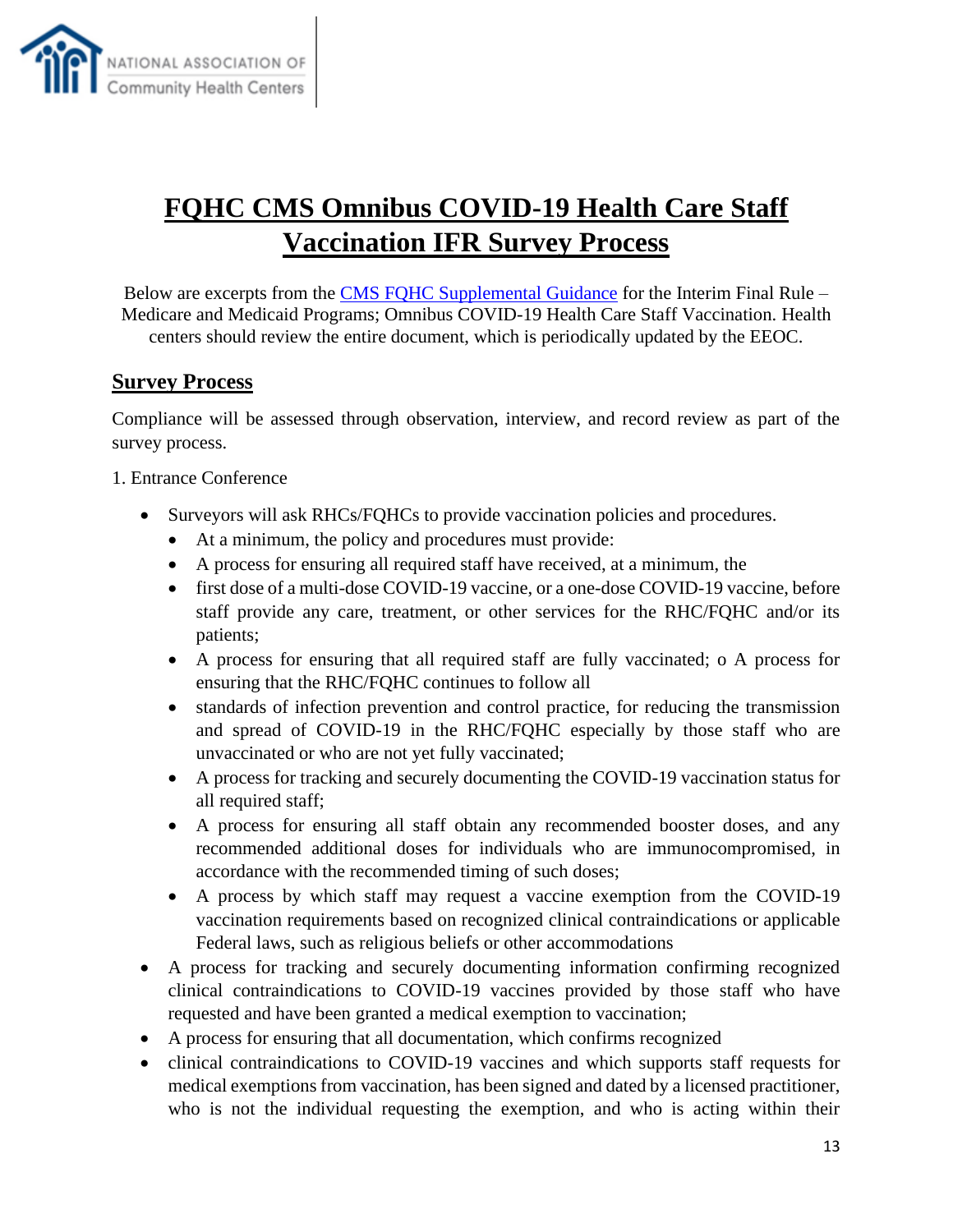

respective scope of practice as defined by, and in accordance with, all applicable State and local laws, and for further ensuring that such documentation contains-

- o all information specifying which of the authorized COVID-19 vaccines are clinically contraindicated for the staff member to receive and the recognized clinical reasons for the contraindications; and
- o a statement by the authenticating practitioner recommending that the staff member be exempted from the RHC/FQHC's COVID-19 vaccination requirements for staff based on the recognized clinical contraindications;
- A process for ensuring the tracking and secure documentation of the vaccination status of staff for whom COVID-19 vaccination must be temporarily delayed, as recommended by the CDC, due to clinical precautions and considerations, including, but not limited to, individuals with acute illness secondary to COVID-19, or individuals who received monoclonal antibodies or convalescent plasma for COVID-19 treatment; and
- Contingency plans for staff that are not yet vaccinated for COVID-19 (and without an exemption for medical contraindications or without a temporary delay in vaccination due to clinical considerations as recommended by the CDC and as specified in paragraph  $(id(3)(x))$ , including deadlines for staff to be vaccinated.
- The RHC/FQHC will provide a list of all staff and their vaccine status.
	- Including the percentage of unvaccinated staff, excluding those staff that have approved exemptions
	- If any concerns are identified with the staff vaccine status list, surveyors should verify the percentage of vaccinated staff.
	- The RHC/FQHC must identify any staff member remaining unvaccinated because it's medically contraindicated or has a religious exemption.
	- The RHC/FOHC must also identify newly hired staff (hired in the last 60 days).
	- The RHC/FQHC must indicate the position or role of each staff member
- 2. Record Review, interview, and observations:
	- Surveyors will review the policy and procedure to ensure all components are present.
	- Surveyors will review any contingency plan developed to mitigate the spread of COVID-19 infections by the RHC/FQHC that may include:
		- Requiring unvaccinated staff to follow additional, CDC-recommended precautions, such as adhering to universal source control and physical distancing measures in areas that are restricted from patient access (e.g., staff meeting rooms, kitchen), even if the facility or service site is located in a county with low to moderate community transmission.
		- Reassigning unvaccinated staff to non-patient care areas, to duties that can be performed remotely (i.e., telework), or to duties which limit exposure to those most at risk (e.g., assign to patients who are not immunocompromised, unvaccinated);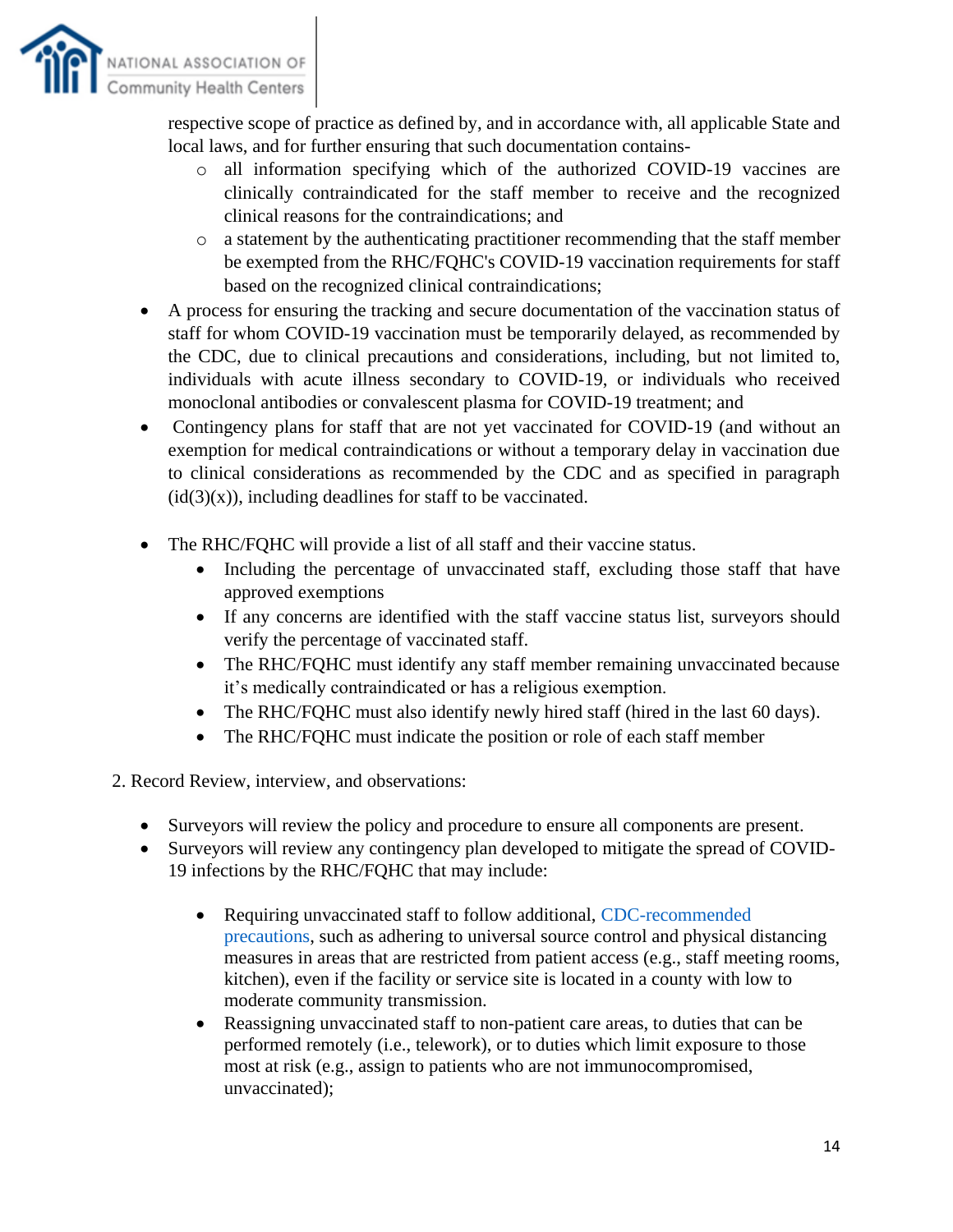

- Requiring at least weekly testing for unvaccinated staff, regardless of whether the facility or service site is located in a county with low to moderate community transmission
- Requiring unvaccinated staff to use a NIOSH-approved N95 or equivalent or higher-level respirator for source control, regardless of whether they are providing direct care to or otherwise interacting with patients
- Surveyors will select a sample of staff based on current staff sample selection guidelines. Surveyors should also examine the documentation of each staff identified as unvaccinated due to medical contraindication. The sample should include (as applicable):
	- Direct care staff (vaccinated and unvaccinated)
	- Contracted staff
	- Direct care staff with an exemption
- For each individual identified by the RHC/FQHC as vaccinated, surveyors will:
	- Review RHC/FOHC records to verify vaccination status. Examples of acceptable forms of proof of vaccination include:
		- CDC COVID-19 vaccination record card (or a legible photo of the
		- card),
		- Documentation of vaccination from a health care provider or
		- electronic health record, or
		- State immunization information system record.
	- Conduct follow-up interviews with staff and administration if any discrepancies are identified. If applicable, determine if any additional doses were provided.
	- For each individual identified by the RHC/FQHC as unvaccinated, surveyors will
		- Review RHC/FQHC records
		- Determine, if they have been educated and offered vaccination
		- Interview staff and ask if they plan to get vaccinated, if they have declined to get vaccinated, and if they have a medical contraindication or religious exemption.
			- Request and review documentation of medical contraindication.
			- Request to see employee record of the staff education of the RHC/FQHC policy and procedure regarding unvaccinated individuals.
		- Observe staff providing care to determine compliance with current standards of practice with infection control and prevention.

• For each individual identified by the RHC/FQHC as unvaccinated due to a medical contraindication:

- Review and verify all required documentation.
	- o Signed and dated by physician or advanced practice provider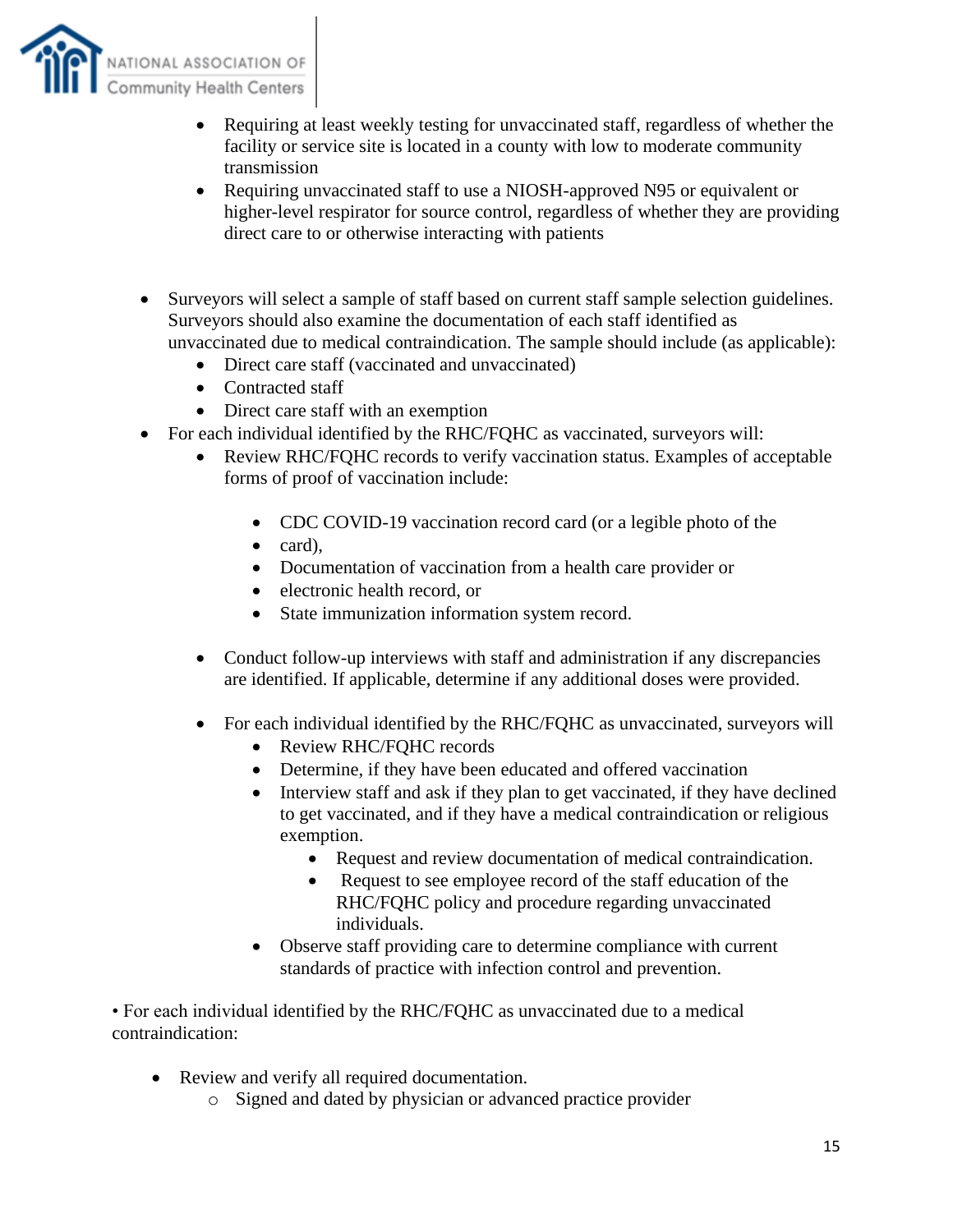

o States the specific vaccine that is contraindicated. The recognized clinical reason for the contraindication with a statement recommending exemption.

General Information: https://www.cdc.gov/vaccines/covid-19/clinical-considerations/covid-19 vaccines-us.html?CDC\_AA\_refVal=https%3A%2F%2Fwww.cdc.gov%2Fvaccines%2Fcovid-19%2Finfo-by-product%2Fclinical-considerations.html

## **Level of Deficiency**

For instances of non-compliance identified through the survey process, the level of deficiency will be determined based on the following criteria: From 30-60 days following issuance of this memorandum, the expected minimum threshold for use in these determinations will be 80%. From 60-90 days following issuance of this memorandum, the expected minimum threshold will be 90%. From 90 days on, the expected minimum threshold will be 100%. States should work with their CMS location for cases that exceed these thresholds, yet pose a threat to patient health and safety not otherwise addressed by the criteria below:

#### • **Immediate Jeopardy**:

o 40% or more of staff remain unvaccinated creating a likelihood of serious harm

#### **OR**

o Did not meet the 100% staff vaccination rate standard; observations of noncompliant infection control practices by staff, (e.g., staff failed to properly don PPE) **and** 1 or more components of the policies and procedures were not developed or implemented.

#### • **Condition Level-**

o Did not meet the 100% staff vaccination rate standard; **and** 

o 1 or more components of the policies and procedures were not developed and implemented

#### **OR,**

o 21-39% of staff remain unvaccinated creating a likelihood of serious harm.

#### • **Standard Level**:

1. 100% of staff vaccinated and all new staff have received at least one dose; **and** 

o 1 or more components of the policies and procedures were not developed and implemented

#### **OR**,

o Did not meet the 100% staff vaccination rate standard of staff are not vaccinated, but are making good faith efforts toward vaccine compliance.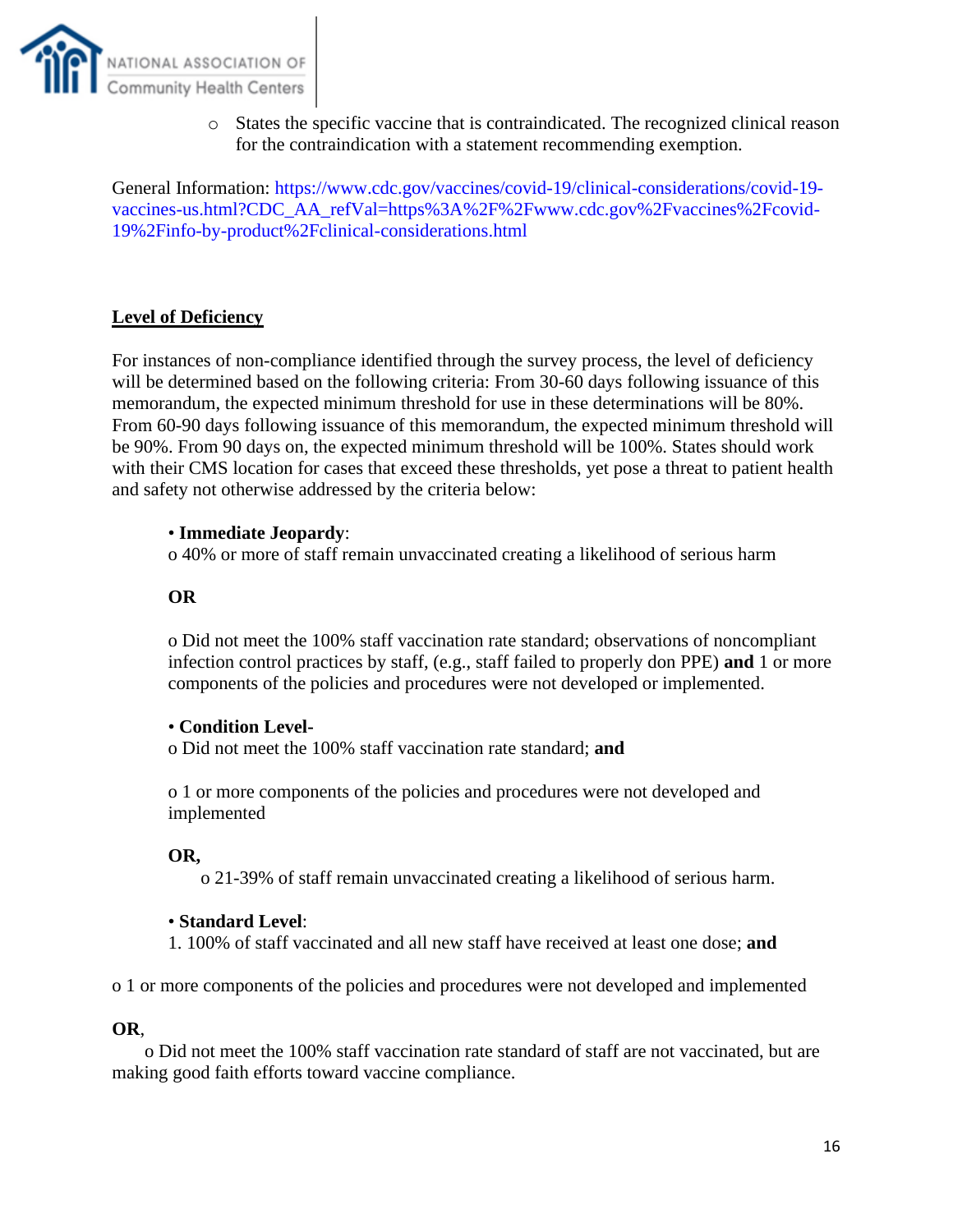

## **Plan of Correction**

To Qualify for Substantial Compliance and Clear the Citation:

• The RHC/FQHC has met the requirement of staff fully vaccinated (either by staff

obtaining additional doses, or replacing unvaccinated staff with vaccinated staff).

**OR**,

• The combined number of staff that are vaccinated (have received a single dose of a

vaccine or all of the doses in the multiple dose vaccine series or have received at least one dose of a multiple vaccine series) meet the requirement.

o Staff that has received at least one dose must also have their second dose scheduled.

To Qualify for Substantial Compliance, but the Citation Remains at Standard Level: • The RHC/FQHC has not met the requirement of staff vaccinated, but has provided

evidence of the unvaccinated staff that have obtained their first dose, AND the remainder of the unvaccinated staff are scheduled for their first dose.

Components of a Plan of Correction AND/OR Actions Required **for IJ Removal** Plans of correction or Immediate Jeopardy removal plans for noncompliance should be reviewed to ensure they include the following:

- Correcting any gaps in the facility's policies and procedures.
- Implementation of the facility's contingency plan, that should include a deadline for each

unvaccinated staff to have received their first dose of a vaccine.

• Implementation of additional precautions to mitigate the spread of COVID-19 by

unvaccinated staff.

### **Good-Faith Effort:**

Surveyors and CMS may lower the citation level and/or enforcement action if they identify that any of the following have occurred **prior to the survey** (note: noncompliance is still cited, only the citation level and enforcement is adjusted).

1. If the RHC/FQHC has no or has limited access to vaccine, and the RHC/FQHC has documented attempts to obtain vaccine access (e.g., contact with health department and pharmacies).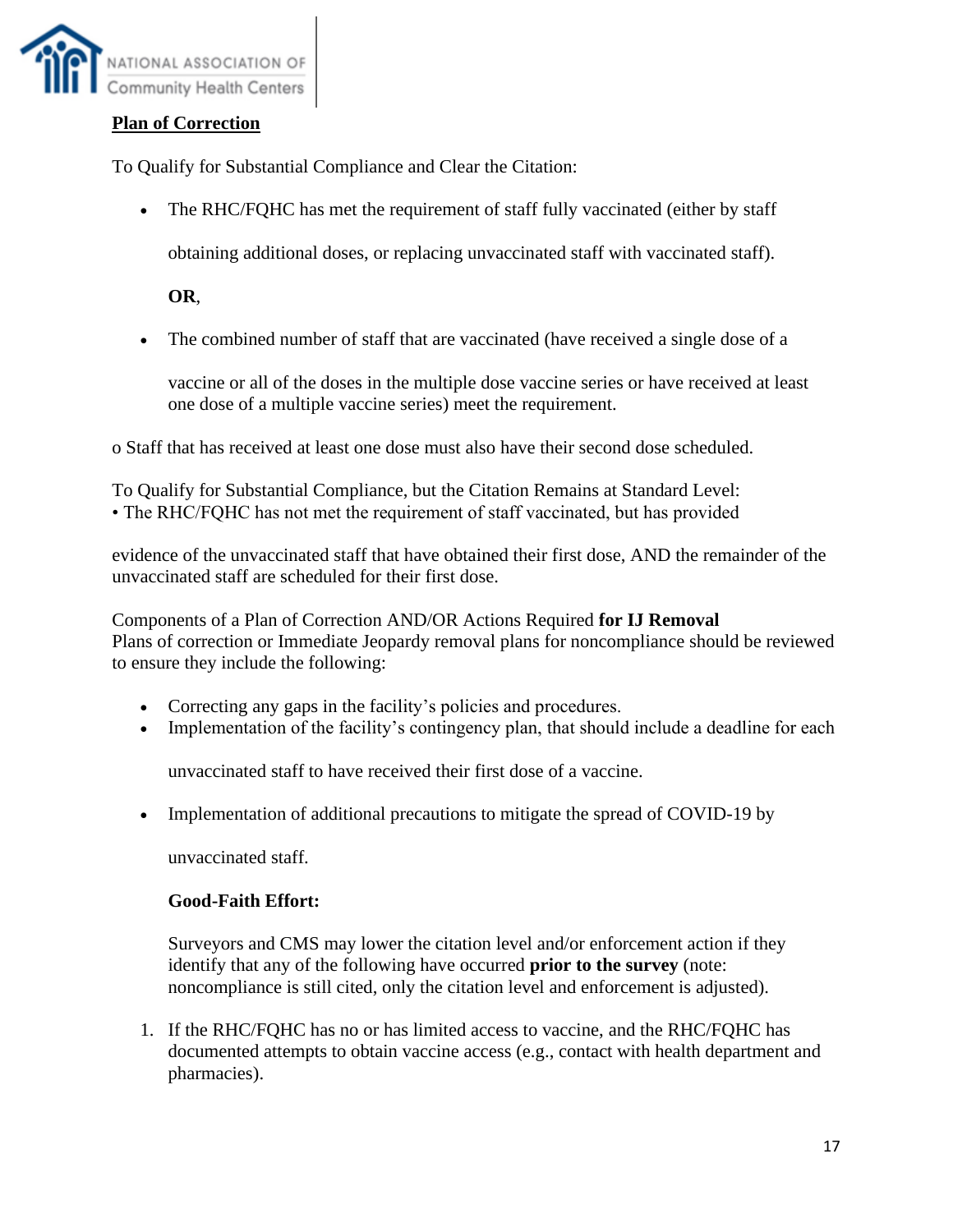

2. If the RHC/FQHC provides evidence that they have taken aggressive steps to have all staff vaccinated, such as advertising for new staff, hosting vaccine clinics, etc.

#### **Enforcement Actions**

CMS will follow current enforcement procedures based on the level of deficiency cited during the survey.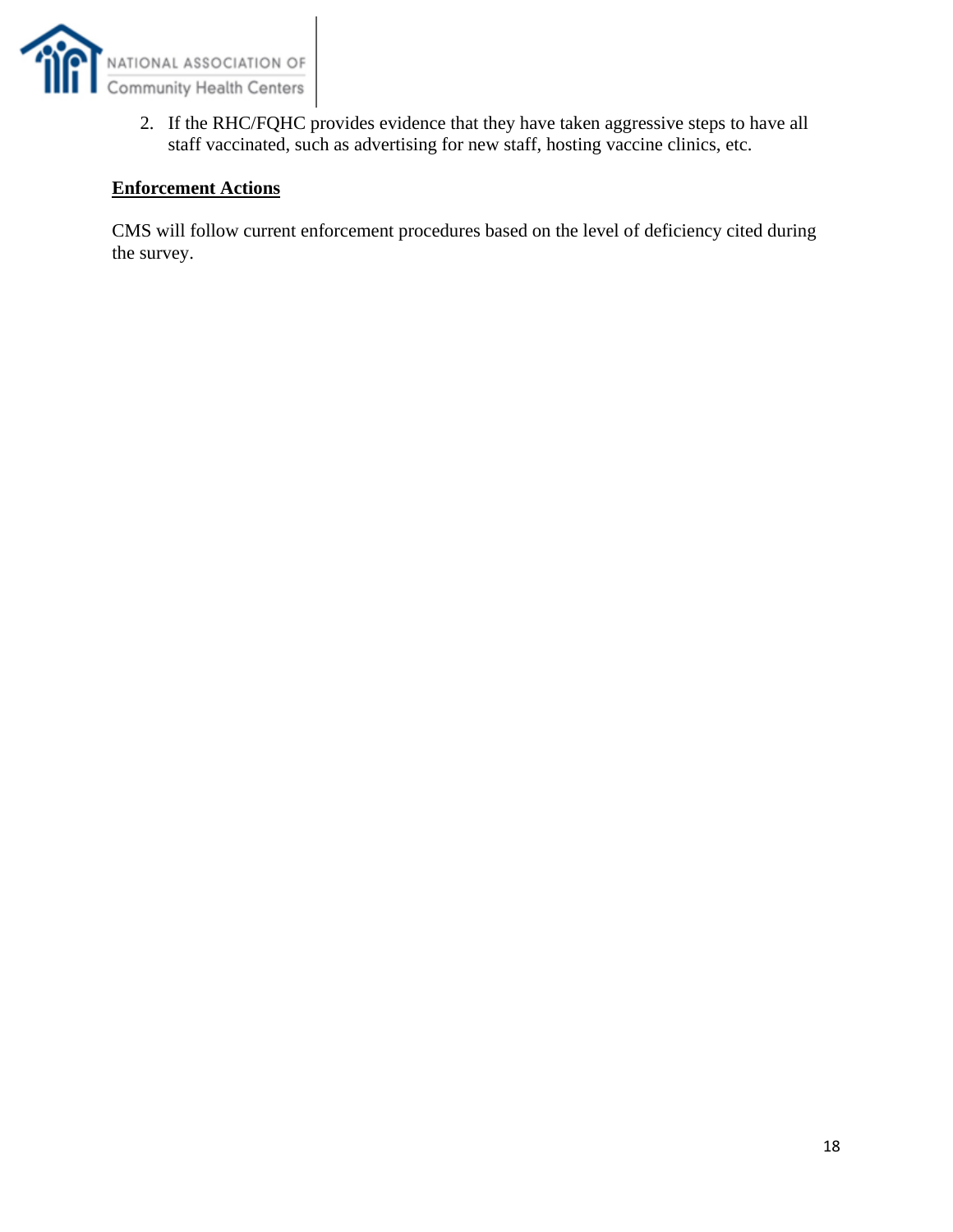

# **EEOC Technical Assistance Question and Answers for**

**COVID-19 Vaccinations**

Below are excerpts of relevant Q&As from the EEOC's "What You Should Know About [COVID-19 and the ADA, the Rehabilitation Act, and Other EEO Laws.](https://www.eeoc.gov/wysk/what-you-should-know-about-covid-19-and-ada-rehabilitation-act-and-other-eeo-laws)" Health centers should review the entire document, which is periodically updated by the EEOC.

## **Title VII and COVID-19 Vaccinations**

**K.12. Under Title VII, how should an employer respond to an employee who communicates that he or she is unable to be vaccinated for COVID-19 (or provide documentation or other confirmation of vaccination) because of a sincerely held religious belief, practice, or observance?** (*Updated 5/28/21*)

Once an employer is on notice that an employee's sincerely held religious belief, practice, or observance prevents the employee from getting a COVID-19 vaccine, the employer must provide a reasonable accommodation unless it would pose an undue hardship. Employers also may receive religious accommodation requests from individuals who wish to wait until an alternative version or specific brand of COVID-19 vaccine is available to the employee. Such requests should be processed according to the same standards that apply to other accommodation requests. For more information on requests for religious accommodations related to COVID-19 vaccination requirements, see Section L, Vaccinations – [Title VII and Religious Objections to](https://www.eeoc.gov/wysk/what-you-should-know-about-covid-19-and-ada-rehabilitation-act-and-other-eeo-laws#L)  [COVID-19 Vaccine Mandates.](https://www.eeoc.gov/wysk/what-you-should-know-about-covid-19-and-ada-rehabilitation-act-and-other-eeo-laws#L)

EEOC guidance explains that the definition of religion is broad and protects beliefs, practices, and observances with which the employer may be unfamiliar. Therefore, the employer should ordinarily assume that an employee's request for religious accommodation is based on a sincerely held religious belief, practice, or observance. However, if an employee requests a religious accommodation, and an employer is aware of facts that provide an objective basis for questioning either the religious nature or the sincerity of a particular belief, practice, or observance, the employer would be justified in requesting additional supporting information. See also 29 CFR 1605.

Under Title VII, an employer should thoroughly consider all possible reasonable accommodations, including telework and reassignment. For suggestions about types of reasonable accommodation for unvaccinated employees, see [question and answer K.6.,](https://www.eeoc.gov/wysk/what-you-should-know-about-covid-19-and-ada-rehabilitation-act-and-other-eeo-laws#K.6) above. In many circumstances, it may be possible to accommodate those seeking reasonable accommodations for their religious beliefs, practices, or observances.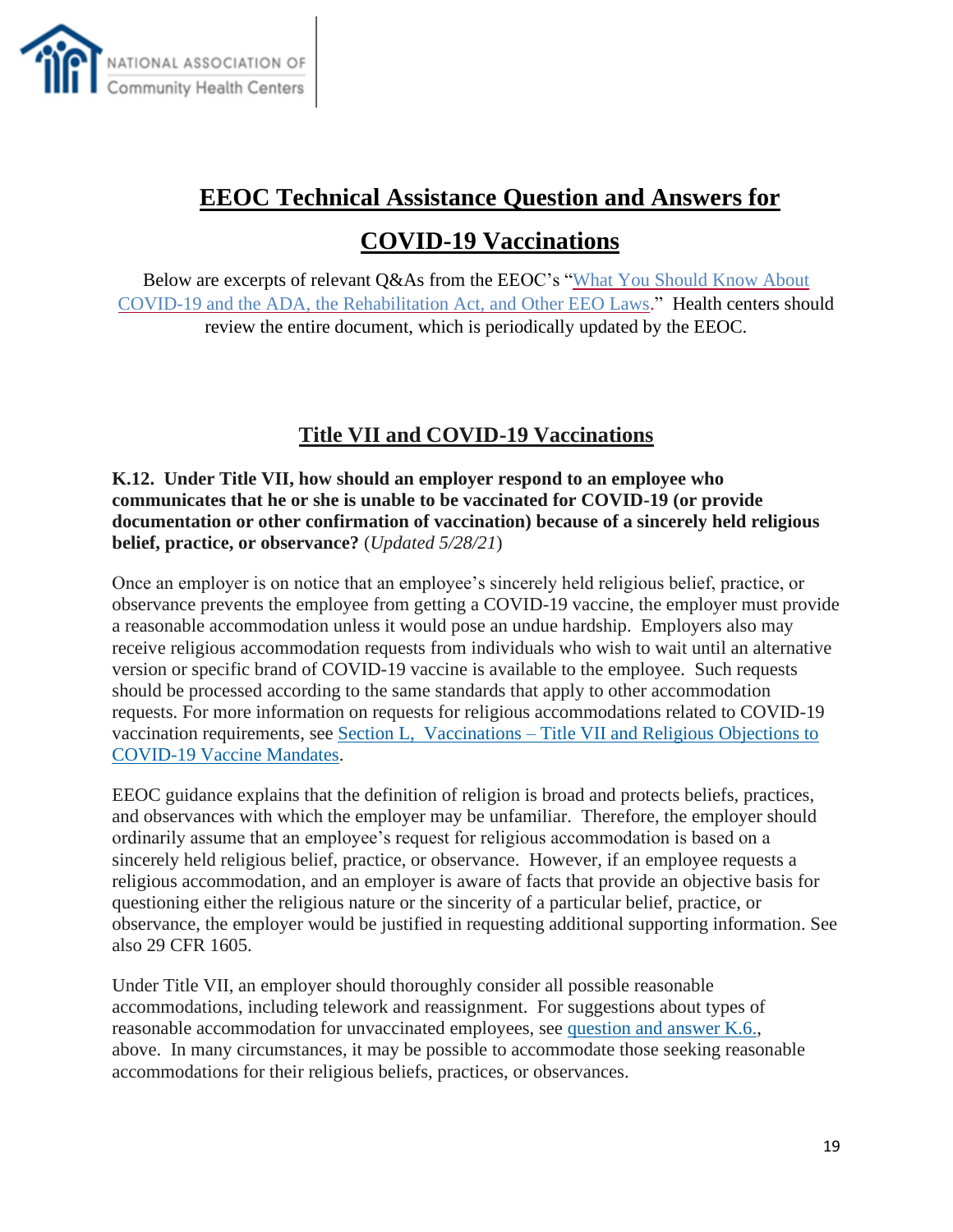

Under Title VII, courts define "undue hardship" as having more than minimal cost or burden on the employer. This is an easier standard for employers to meet than the ADA's undue hardship standard, which applies to requests for accommodations due to a disability. Considerations relevant to undue hardship can include, among other things, the proportion of employees in the workplace who already are partially or fully vaccinated against COVID-19 and the extent of employee contact with non-employees, whose vaccination status could be unknown or who may be ineligible for the vaccine. Ultimately, if an employee cannot be accommodated, employers should determine if any other rights apply under the EEO laws or other federal, state, and local authorities before taking adverse employment action against an unvaccinated employee

#### **K.13. Under Title VII, what should an employer do if an employee chooses not to receive a COVID-19 vaccination due to pregnancy?** *(Updated 10/13/21)*

[CDC recommends](https://emergency.cdc.gov/han/2021/han00453.asp) COVID-19 vaccinations for everyone aged 12 years and older, including people who are pregnant, breastfeeding, trying to get pregnant now, or planning to become pregnant in the future. Despite these recommendations, some pregnant employees may seek job adjustments or may request exemption from a COVID-19 vaccination requirement.

If an employee seeks an exemption from a vaccination requirement due to pregnancy, the employer must ensure that the employee is not being discriminated against compared to other employees similar in their ability or inability to work. This means that a pregnant employee may be entitled to job modifications, including telework, changes to work schedules or assignments, and leave to the extent such modifications are provided for other employees who are similar in their ability or inability to work. Employers should ensure that supervisors, managers, and human resources personnel know how to handle such requests to avoid [disparate treatment in](https://www.eeoc.gov/wysk/what-you-should-know-about-covid-19-and-ada-rehabilitation-act-and-other-eeo-laws#J.2)  [violation of Title VII.](https://www.eeoc.gov/wysk/what-you-should-know-about-covid-19-and-ada-rehabilitation-act-and-other-eeo-laws#J.2)

### **L. Vaccinations – Title VII and Religious Objections to COVID-19 Vaccine Mandates**

*The EEOC enforces Title VII of the Civil Rights Act of 1964 (Title VII), which prohibits employment discrimination based on religion. This includes a right for job applicants and employees to request an exception, called a religious or reasonable accommodation, from an employer requirement that conflicts with their sincerely held religious beliefs, practices, or observances. If an employer shows that it cannot reasonably accommodate an employee's religious beliefs, practices, or observances without undue hardship on its operations, the employer is not required to grant the accommodation. See generally [Section 12: Religious](https://www.eeoc.gov/laws/guidance/section-12-religious-discrimination#h_71848579934051610749830452)  [Discrimination;](https://www.eeoc.gov/laws/guidance/section-12-religious-discrimination#h_71848579934051610749830452) EEOC [Guidelines on Discrimination Because of Religion.](https://www.govinfo.gov/content/pkg/CFR-2016-title29-vol4/xml/CFR-2016-title29-vol4-part1605.xml) Although other laws, such as the Religious Freedom Restoration Act (RFRA), may also protect religious freedom in some circumstances, this technical assistance only describes employment rights and obligations under Title VII.*

#### **L.1. Do employees who have a religious objection to receiving a COVID-19 vaccination need to tell their employer? If so, is there specific language that must be used under Title VII?** *(10/28/21)*

Employees must tell their employer if they are requesting an exception to a COVID-19 vaccination requirement because of a conflict between that requirement and their sincerely held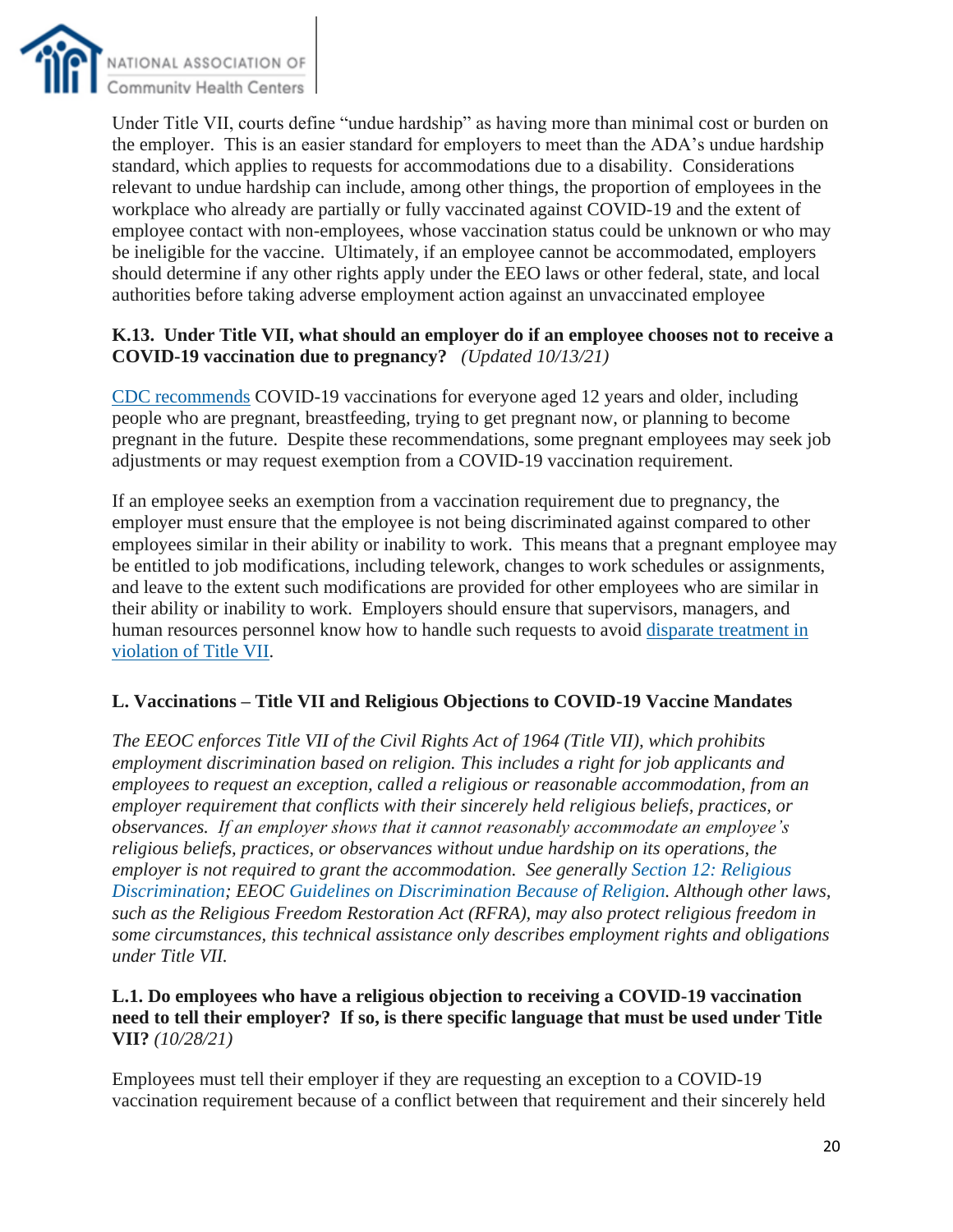

religious beliefs, practices, or observances (hereafter called "religious beliefs"). Under Title VII, this is called a request for a "religious accommodation" or a "reasonable accommodation."

When making the request, employees do not need to use any "magic words," such as "religious" accommodation" or "Title VII." However, they need to notify the employer that there is a conflict between their sincerely held religious beliefs and the employer's COVID-19 vaccination requirement.

The same principles apply if employees have a religious conflict with getting a particular vaccine and wish to wait until an alternative version or specific brand of COVID-19 vaccine is available.

As a best practice, an employer should provide employees and applicants with information about whom to contact, and the procedures (if any) to use, to request a religious accommodation.

*As an example, here is how [EEOC designed its own form for its own workplace.](https://www.eeoc.gov/sites/default/files/2021-10/EEOC%20Religious%20Accommodation%20Request%20Form%20-%20for%20web.pdf) Although the EEOC's internal forms typically are not made public, it is included here given the extraordinary circumstances facing employers and employees due to the COVID-19 pandemic. (Note: Persons not employed by the EEOC should not submit this form to the EEOC to request a religious accommodation.)*

#### **L.2. Does an employer have to accept an employee's assertion of a religious objection to a COVID-19 vaccination at face value? May the employer ask for additional information?** *(10/25/21)*

Generally, under Title VII, an employer should assume that a request for religious accommodation is based on sincerely held religious beliefs. However, if an employer has an objective basis for questioning either the religious nature or the sincerity of a particular belief, the employer would be justified in making a limited factual inquiry and seeking additional supporting information. An employee who fails to cooperate with an employer's reasonable request for verification of the sincerity or religious nature of a professed belief risks losing any subsequent claim that the employer improperly denied an accommodation. *See generally* [Section 12-IV.A.2: Religious Discrimination.](https://www.eeoc.gov/laws/guidance/section-12-religious-discrimination#h_79076346735821610749860135)

The definition of "religion" under Title VII protects nontraditional religious beliefs that may be unfamiliar to employers. While the employer should not assume that a request is invalid simply because it is based on unfamiliar religious beliefs, employees may be asked to explain the religious nature of their belief and should not assume that the employer already knows or understands it. By contrast, Title VII does not protect social, political, or economic views, or personal preferences. [Section 12-I.A.1: Religious Discrimination \(definition of religion\).](https://www.eeoc.gov/laws/guidance/section-12-religious-discrimination#_ftnref18) Thus, objections to COVID-19 vaccination that are based on social, political, or personal preferences, or on nonreligious concerns about the possible effects of the vaccine, do not qualify as "religious beliefs" under Title VII.

The sincerity of an employee's stated religious beliefs also is not usually in dispute. The employee's sincerity in holding a religious belief is "largely a matter of individual credibility." [Section 12-I.A.2: Religious Discrimination \(credibility and sincerity\).](https://www.eeoc.gov/laws/guidance/section-12-religious-discrimination#_ftnref42) Factors that – either alone or in combination – might undermine an employee's credibility include: whether the employee has acted in a manner inconsistent with the professed belief (although employees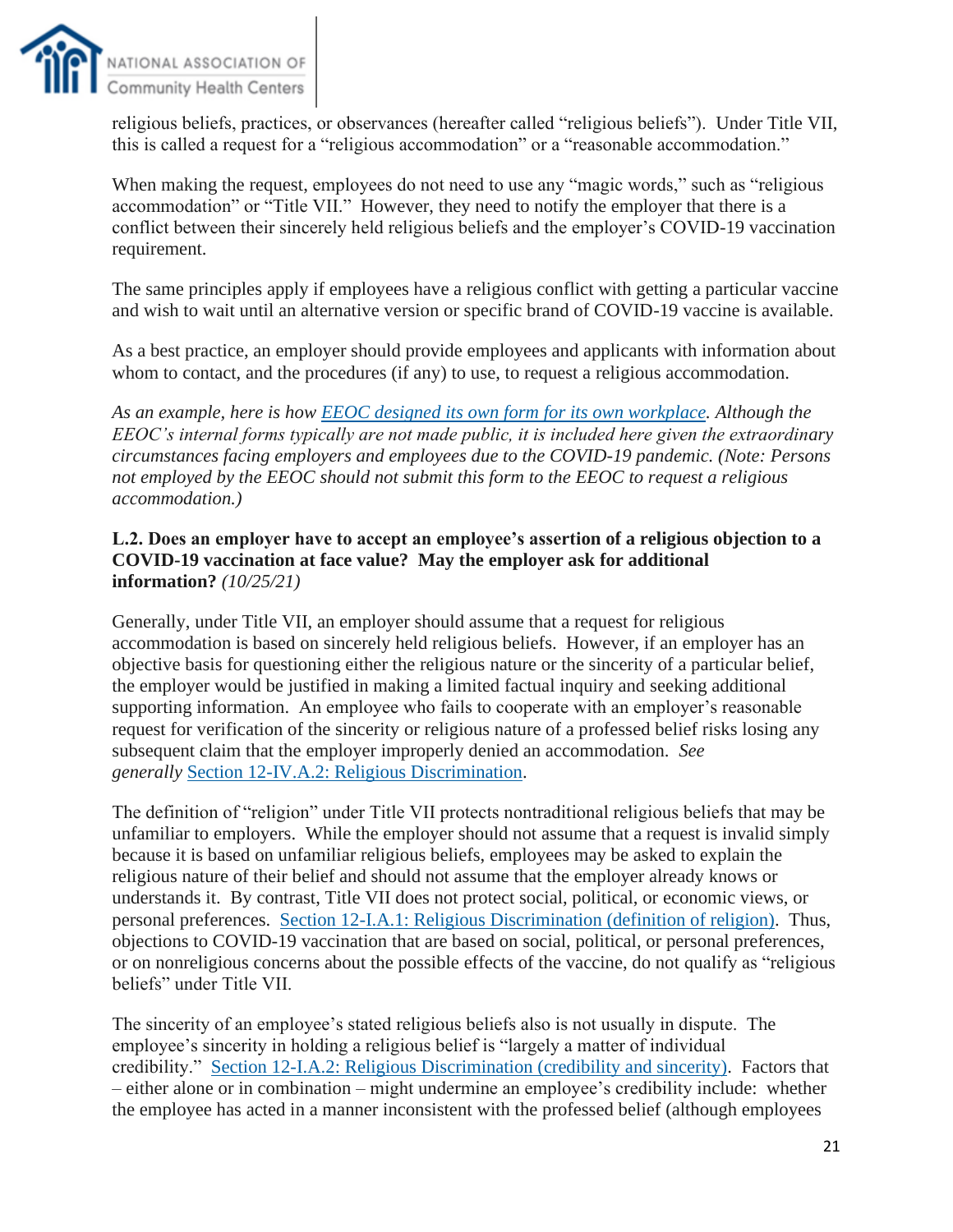

need not be scrupulous in their observance); whether the accommodation sought is a particularly desirable benefit that is likely to be sought for nonreligious reasons; whether the timing of the request renders it suspect (e.g., it follows an earlier request by the employee for the same benefit for secular reasons); and whether the employer otherwise has reason to believe the accommodation is not sought for religious reasons.

The employer may ask for an explanation of how the employee's religious belief conflicts with the employer's COVID-19 vaccination requirement. Although prior inconsistent conduct is relevant to the question of sincerity, an individual's beliefs – or degree of adherence – may change over time and, therefore, an employee's newly adopted or inconsistently observed practices may nevertheless be sincerely held. An employer should not assume that an employee is insincere simply because some of the employee's practices deviate from the commonly followed tenets of the employee's religion, or because the employee adheres to some common practices but not others. No one factor or consideration is determinative, and employers should evaluate religious objections on an individual basis.

When an employee's objection to a COVID-19 vaccination requirement is not religious in nature, or is not sincerely held, Title VII does not require the employer to provide an exception to the vaccination requirement as a religious accommodation.

#### **L.3. How does an employer show that it would be an "undue hardship" to accommodate an employee's request for religious accommodation?** *(10/25/21)*

Under Title VII, an employer should thoroughly consider all possible reasonable accommodations, including telework and reassignment. For suggestions about types of reasonable accommodations for unvaccinated employees, *see* K.6, above. In many circumstances, it may be possible to accommodate those seeking reasonable accommodations for their religious beliefs, practices, or observances without imposing an undue hardship.

If an employer demonstrates that it is unable to reasonably accommodate an employee's religious belief without an "undue hardship" on its operations, then Title VII does not require the employer to provide the accommodation. 42 U.S.C. § 2000e(j). The Supreme Court has held that requiring an employer to bear more than a "de minimis," or a minimal, cost to accommodate an employee's religious belief is an undue hardship. Costs to be considered include not only direct monetary costs but also the burden on the conduct of the employer's business – including, in this instance, the risk of the spread of COVID-19 to other employees or to the public.

Courts have found Title VII undue hardship where, for example, the religious accommodation would impair workplace safety, diminish efficiency in other jobs, or cause coworkers to carry the accommodated employee's share of potentially hazardous or burdensome work. For a more detailed discussion, *see* [Section 12-IV.B: Religious Discrimination \(discussing undue hardship\).](https://www.eeoc.gov/laws/guidance/section-12-religious-discrimination#h_12929403436951610749878556)

An employer will need to assess undue hardship by considering the particular facts of each situation and will need to demonstrate how much cost or disruption the employee's proposed accommodation would involve. An employer cannot rely on speculative hardships when faced with an employee's religious objection but, rather, should rely on objective information. Certain common and relevant considerations during the COVID-19 pandemic include, for example,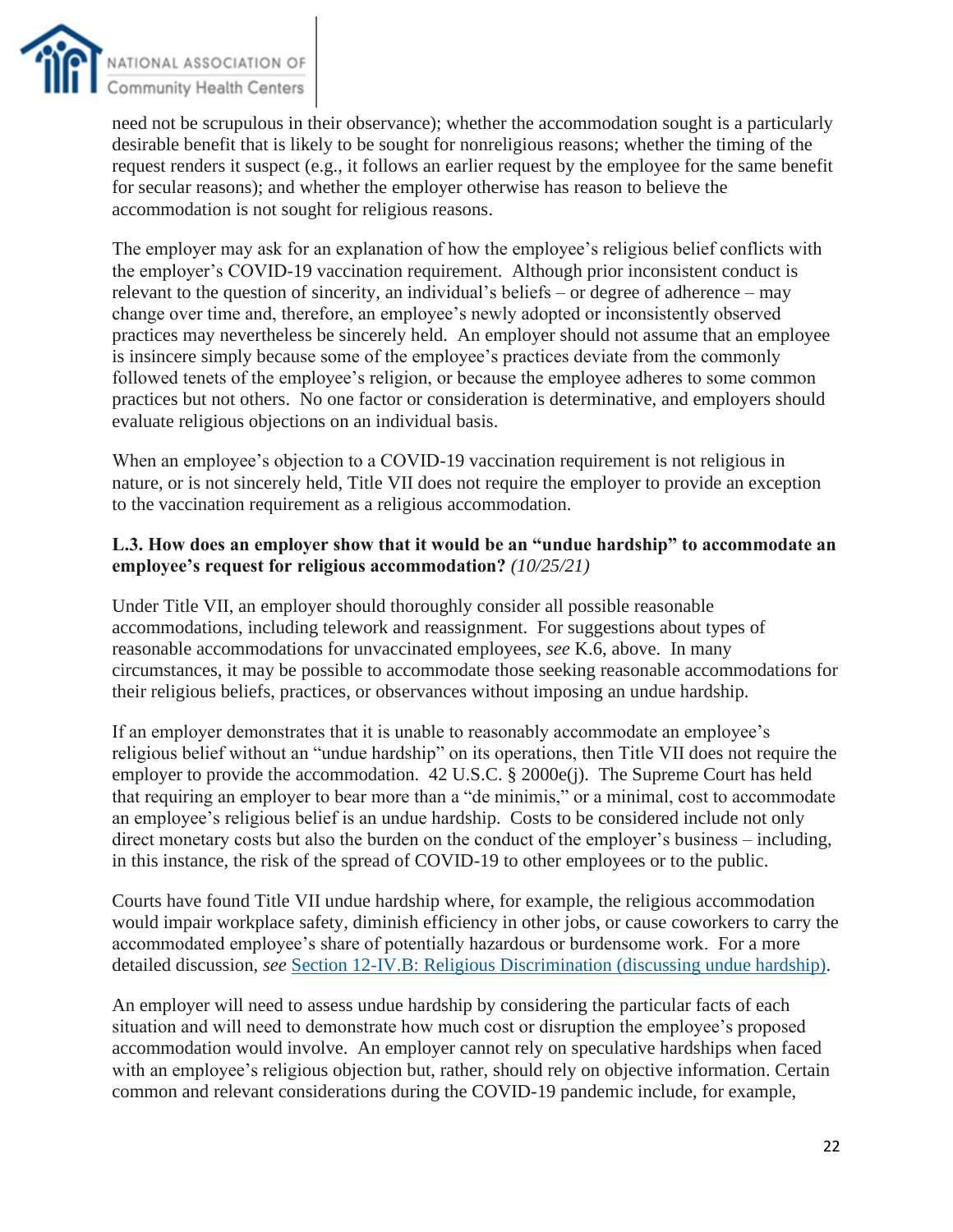

whether the employee requesting a religious accommodation to a COVID-19 vaccination requirement works outdoors or indoors, works in a solitary or group work setting, or has close contact with other employees or members of the public (especially medically vulnerable individuals). Another relevant consideration is the number of employees who are seeking a similar accommodation (i.e., the cumulative cost or burden on the employer).

#### **L.4. If an employer grants some employees a religious accommodation from a COVID-19 vaccination requirement because of sincerely held religious beliefs, does it have to grant the requests of all employees who seek an accommodation because of sincerely held religious beliefs?** *(10/25/21)*

No. The determination of whether a particular proposed accommodation imposes an undue hardship on the conduct of the employer's business depends on its specific factual context. When an employer is assessing whether exempting an employee from getting a vaccination would impair workplace safety, it may consider, for example, the type of workplace, the nature of the employee's duties, the number of employees who are fully vaccinated, how many employees and nonemployees physically enter the workplace, and the number of employees who will in fact need a particular accommodation. A mere assumption that many more employees might seek a religious accommodation to the vaccination requirement in the future is not evidence of undue hardship, but the employer may take into account the cumulative cost or burden of granting accommodations to other employees.

### **L.5. Must an employer provide the religious accommodation preferred by an employee if there are other possible accommodations that also are effective in eliminating the religious conflict and do not cause an undue hardship under Title VII?** *(10/25/21)*

No. If there is more than one reasonable accommodation that would resolve the conflict between the vaccination requirement and the sincerely held religious belief without causing an undue hardship under Title VII, the employer may choose which accommodation to offer. If more than one accommodation would be effective in eliminating the religious conflict, the employer should consider the employee's preference but is not obligated to provide the reasonable accommodation preferred by the employee. If the employer denies the employee's proposed accommodation, the employer should explain to the employee why the preferred accommodation is not being granted.

An employer should consider all possible alternatives to determine whether exempting an employee from a vaccination requirement would impose an undue hardship. *See, e.g.*, K.2. Employers may rely on [CDC recommendations](https://www.cdc.gov/coronavirus/2019-ncov/) when deciding whether an effective accommodation is available that would not pose an undue hardship.

### **L.6. If an employer grants a religious accommodation to an employee, can the employer later reconsider it?** *(10/25/21)*

The obligation to provide religious accommodations absent undue hardship is a continuing obligation that takes into account changing circumstances. Employees' religious beliefs and practices may evolve or change over time and may result in requests for additional or different religious accommodations. Similarly, an employer has the right to discontinue a previously